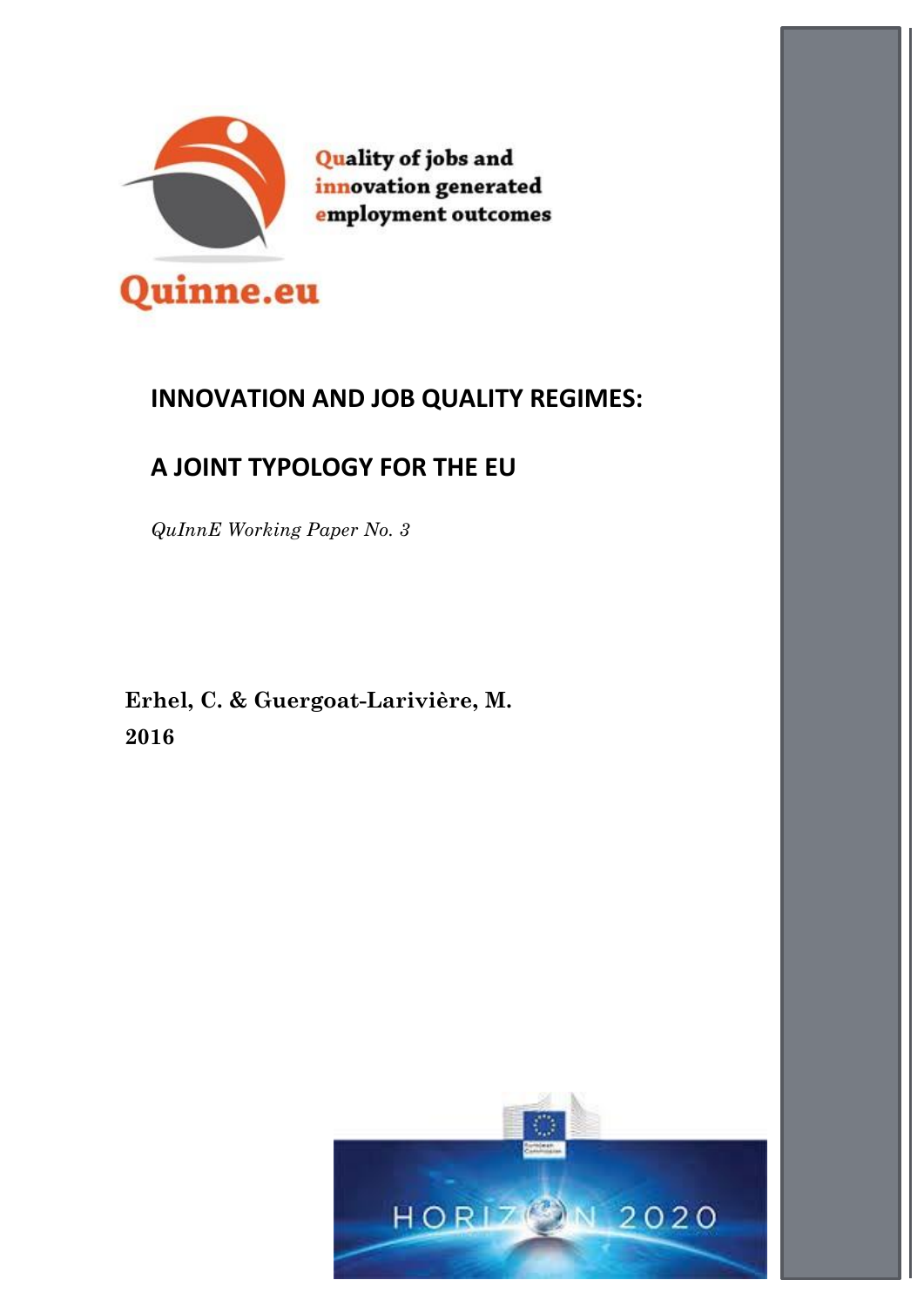QuInnE - *Quality of jobs and Innovation generated Employment outcomes* -is an interdisciplinary project investigating how job quality and innovation mutually impact each other, and the effects this has on job creation and the quality of these job.

The project will run from April 2015 through July 2018. The QuInnE project is financed by the European Commission's Horizon 2020 Programme 'EURO-2-2014 -The European growth agenda', project reference number: 649497.

Quinne project brings together a multidisciplinary team of experts from nine partner institutions across seven European countries.

Project partners:

*CEPREMAP (Centre Pour la Recherche Economique et ses Applications), France Institute of Sociology of the Hungarian Academy of Sciences, Hungary Lund University, Sweden Malmö University, Sweden University of Amsterdam, The Netherlands University of Duisburg-Essen, Germany University Rotterdam, The Netherlands University of Salamanca, Spain University of Warwick, United Kingdom of Great Britain*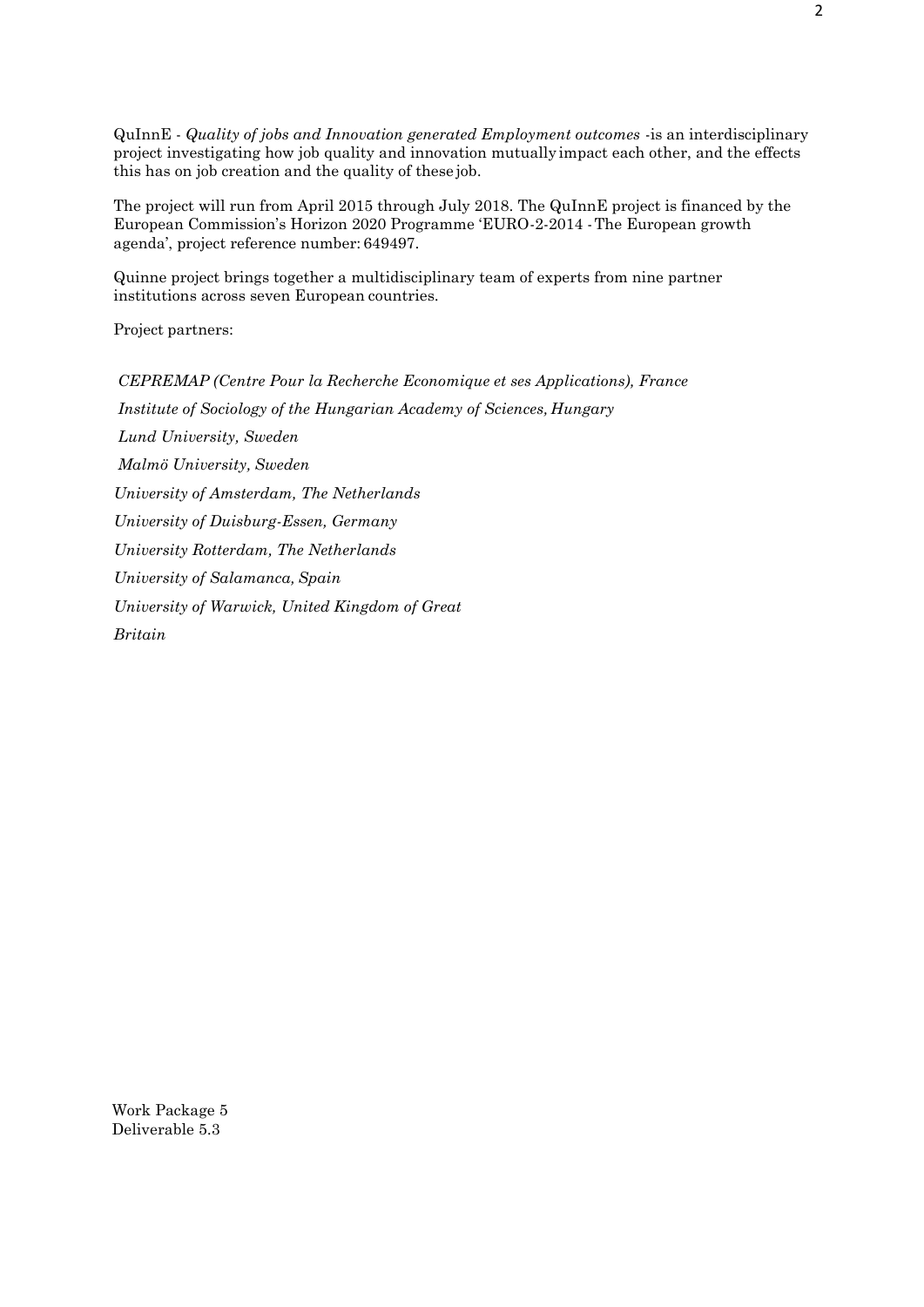#### **Innovation and job quality regimes: a joint typology for theEU**

#### **Christine Erhel and Mathilde Guergoat-Larivière**

#### **Executive summary**

The Lisbon Strategy as well as Europe 2020 are based on an optimistic view of the relationships between innovation, job creations and job quality that are supposed to be positively correlated. However, on the basis of recent trends in Europe (especially in the years following the Great Recession of 2008) one may question the existence of such a virtuous circle. Furthermore, country differences in both innovation and labour market regimes are very important and it appears necessary to account for that heterogeneity before translating them into policy recommendations.

In the following paper, we rely on an institutionnalist perspective to analyze differences in innovation, job quality and employment performances across Europe. We focus on the innovation-job quality relationship and construct an original typology based on two crossed taxonomies of innovation and job quality regimes.

In the first section we show the need for an extension of traditional approaches to innovation as purely driven by science and technology to a wider perspective including a large number of institutions that may affect production regimes, as in the NSI (National Systems of Innovation) or in the SSIP (social systems of innovation and production) perspectives. Such theoretical frameworks are directly related to the varieties of capitalism perspective, that has also analyzed the diversity of labour market functioning and can be used to make hypotheses about potential job quality outcomes throughout different types of capitalisms (CMEs vs LMEs, or market-based/continental/social-democratic/southern). A more specific focus on job quality leads to considering three types of employment regimes: market, inclusive and dualist. Considering these theoretical frameworks as well as existing empirical results leads us to the hypothesize a rather strong relation between innovation and job quality that must be linked not only to individual firms practices but more widely to the existence of institutions influencing both innovation and job quality.

In the second section we present the definitions and indicators of innovation and job quality that are used for our empirical analysis. In accordance with our theoretical perspective we take a wide approach to innovation and we use indicators related to policy context ("enablers" according to the Innovation Union Scoreboard (IUS): R&D expenditure and human resource in science and technology), as well indicators of innovation at the firm level (both technological and non-technological) and at the employee level. For job quality the analyses are based on the multi-dimensional definition of job quality that was adopted for the QuInnE project, and which includes six dimensions of job quality, i.e. wages, employment conditions,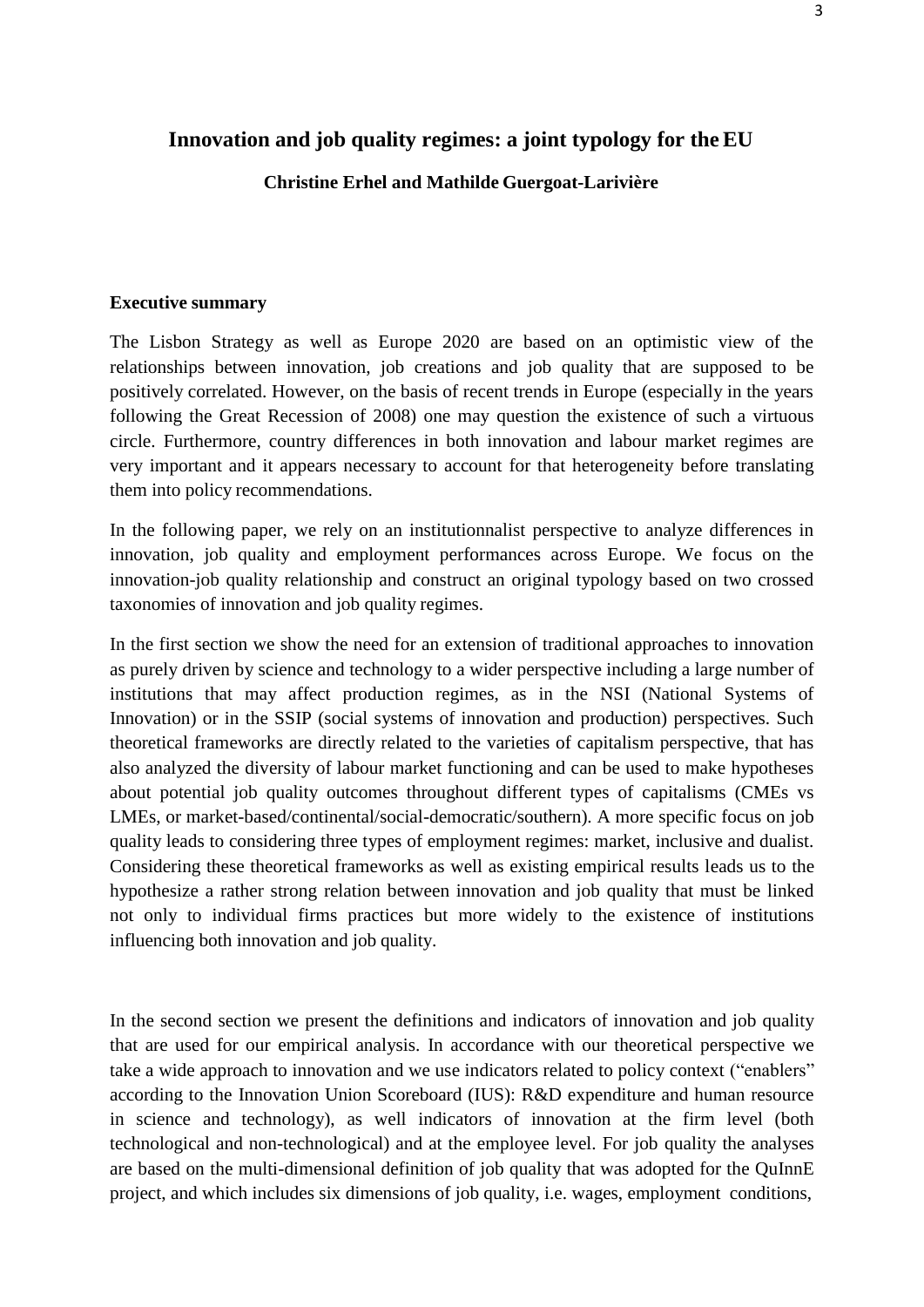work conditions, training and education, work-life balance and collective interest representation. The indicators come from different European databases. In terms of methodology, we use Principal Component Analysis (PCA) to analyse correlations between the various indicators and summarize existing information and hierarchical ascending classifications (HAC) to identify country clusters. Analyses are conducted for 2012 and 2000 to get a benchmark at the start of the Lisbon Strategy.

In the third section empirical results are presented.

Concerning innovation, the analysis confirms the interest of taking a wide perspective –as R&D expenditures are not well correlated to our other indicators of innovation. In 2012 we identify four clusters of innovation in Europe: a Nordic cluster (Denmark, Finland, Sweden); a "continental-liberal" cluster (Austria, Belgium, Germany, France, Luxembourg, the Netherlands, Ireland, the UK, Estonia); a Southern cluster (Greece, Italy, Portugal); and finally Eastern and Central European countries plus Spain. The Nordic cluster stands out in terms of very high levels of innovation especially in terms of Human Resources for Science and Technology (HRSCT) and workers' perceptions of innovation.

Concerning job quality, four clusters are also identified: Nordic countries (Denmark, Finland and Sweden); continental countries (Germany, Austria, Belgium, Luxembourg, and the Netherlands) as well as the UK and Ireland; Eastern and Central European countries (except Poland); Southern countries, France and Poland. Again Nordic countries exhibit very good performance, especially in terms of training, work-family reconciliation and social dialogue.

Comparing taxonomies in 2012 and 2000 is not straightforward as some indicators are missing in 2000. However, the general picture is one of stability of countries' situations, with a few changes (like a relative improvement for Estonia, or a relative degradation for France).

In the last step, innovation and job quality regimes are crossed in order to define a joint typology of EU countries. The results show that innovation and job quality clusters appear generally well correlated, which confirms previous results in the variety of capitalism perspective, and theoretical insights presented in the first section. In particular, the situation of Nordic countries illustrates a regime of complementarity between high job quality and high innovation. At the opposite end, most Eastern and Central European countries display low levels of innovation and job quality. However, some gaps also appear, like for instance in France or Estonia in 2012: both countries display a rather high innovation effort but only average or low levels of job quality.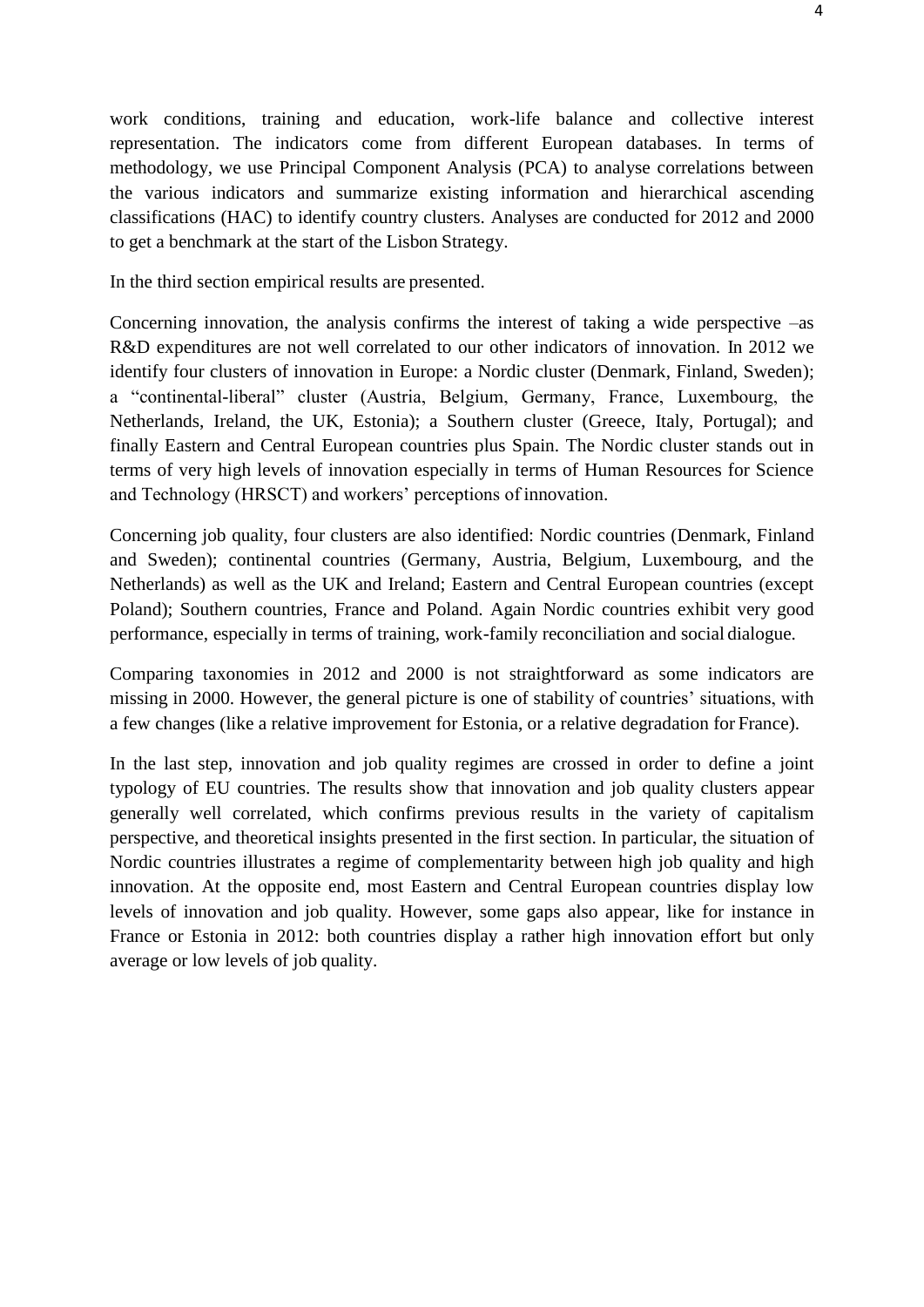|                |               | <b>Innovation</b> |                |                      |         |  |
|----------------|---------------|-------------------|----------------|----------------------|---------|--|
|                |               | - -               | $\blacksquare$ |                      |         |  |
|                |               |                   |                |                      | DK FISE |  |
| Job<br>quality |               |                   |                | AT DE IE NL UK BE LU |         |  |
|                |               | ES PL             | EL IT PT       | FR                   |         |  |
|                | $\sim$ $\sim$ | CZ LT LV SK HU    |                | EE                   |         |  |

In the fourth section we try to relate the results of this typology to employment outcomes (global as well as social groups' employment and unemployment rates, productivity, etc). The results do not provide strong empirical evidence. If we consider all countries except those from the Central and Eastern European category, we can observe a positive relationship between job quality, innovation and employment performance (measured by global employment rate). However, Central and Eastern European countries combine low levels of job quality and innovation but at the same time average levels of employment.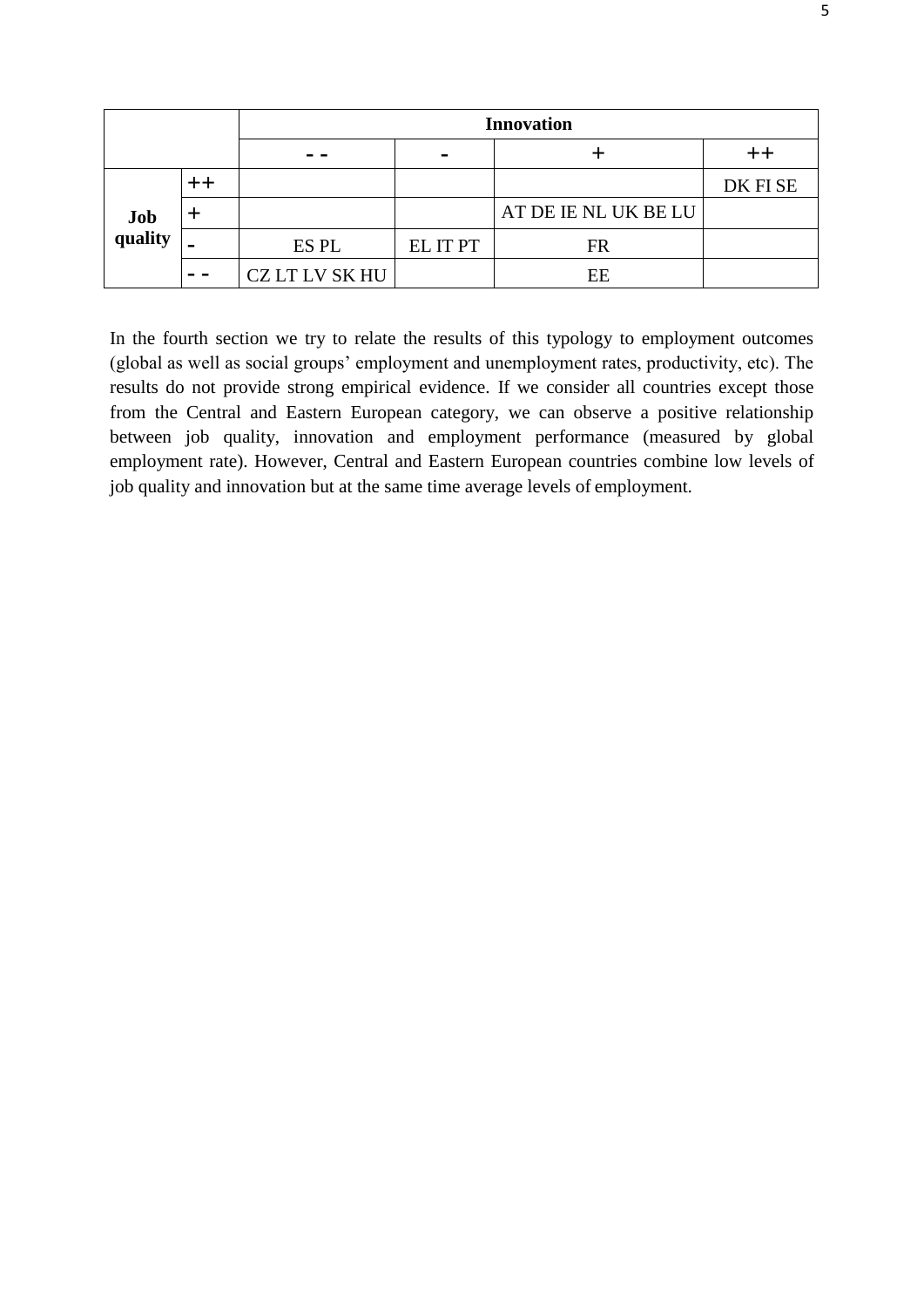#### **Christine Erhel and Mathilde Guergoat-Larivière**

#### **Introduction**

Since 2000, innovation has become a policy goal for the European Union, in the framework of the Lisbon Strategy and in the more recent Europe 2020. Among the underlying motivations is that innovation is considered a driver of economic growth and job creation in an international context where Europe seems to be lagging behind the US. At the same time, the policy guidelines of the Lisbon Strategy and Europe 2020 also include employment (especially employment rate targets) and job quality (since the Laeken council in 2001), putting forward an optimistic view of the links between innovation and employment based on the idea of a virtuous circle.

However, empirical evidence is more mixed at the EU level and does not necessarily support that view. Several indicators of innovation have been improving (although they remain far from the initial target): for instance, between 2000 and 2014, R&D expenditure has increased from 1,79% to 2,03% of GDP (the target is at 3% in both the Lisbon Strategy and Europe 2020) and the share of human resources in the fields of science and technology has gone up from 27,4 to [3](#page-5-0)9%<sup>3</sup>. According to the Innovation Union Scoreboard (European Commission, 2015) the global EU innovation performance (measured by a large series of indicators) has been increasing more rapidly than in the US between 2007 and 2014 even though the scoreboard remains 22% higher in the US in 2014. However, employment performance remains disappointing both from quantitative and qualitative sides. Global employment rates are slightly higher in 2015 than in 2000 $<sup>4</sup>$  $<sup>4</sup>$  $<sup>4</sup>$ , but they are lower for some disadvantaged</sup> categories (youth and low qualified). Global unemployment stands also at a higher level than in 2000. At the same time, job quality has not improved in its various constitutive dimensions: atypical jobs (fixed-term contracts, short part-time, low income self-employment, etc) have increased in many countries, real wages have stagnated or even decreased since the Great Recession (Askénazy & Erhel, 2016) and the quality of the working environment (including working conditions) does not seem to have changed much according to existing surveys (OECD, 2016). From a firms' performance point of view it is also clear that productivity trends have been disappointing, with a stagnation of labour productivity between 2008 and 2010 in most European countries, followed by a limited growth since 2011, widening the medium run gap with the US (Askénazy & Erhel, 2016).

Considering these trends one may question the virtuous circle of innovation, employment and job quality at the European level –at least in hard times, following the 2008 recession. However, country differences in both innovation and labour market regimes are very

<span id="page-5-0"></span> $3 \text{ In } \%$  of total population aged 15 to 64. Source : Eurostat

<span id="page-5-1"></span><sup>4</sup>The difference between 2015 and 2000 for the population aged 15 to 64 is 3.5 percentage points (source: Eurostat).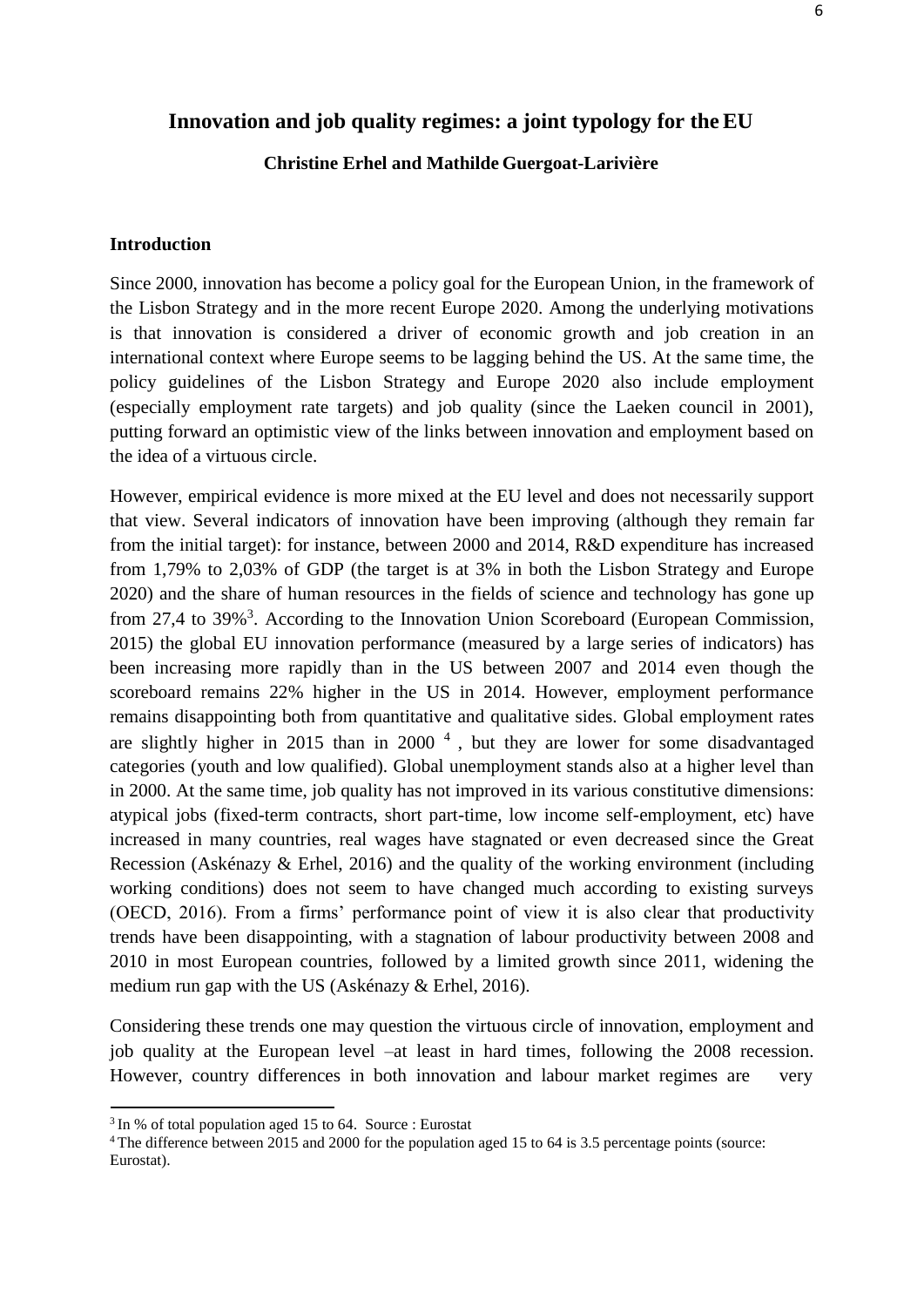important and it appears necessary to account for that heterogeneity before formulating policy recommendations.

In the following paper, we rely on an institutionnalist perspective to analyze differences in innovation, job quality and employment performance across Europe. We focus on the innovation-job quality relationship and construct an original typology, based on two crossed taxonomies of innovation and job quality regimes. The first section presents the literature and the main hypotheses used to analyze innovation and job quality in an institutionnalist perspective. The second section presents the data and empirical methodology. In the third section, two successive taxonomies of innovation and job quality are constructed and then crossed in a typology of the innovation-job quality relationships. The fourth section discusses the links with employment outcomes before concluding.

## **1- An institutionalist perspective on the links between innovation and job quality**

Since the 1990s, innovation has been approached through institutionalist and systemic approaches that go beyond a conception of innovation as purely driven by science and technology on the one hand and by the individual behavior of some isolated economic agents (firms/employers) on the other. Such a perspective was first developed by the national systems of innovation theories (Lundvall, 1992; Nelson, 1993), which rely on three main hypotheses: economic decision making is based on institutional foundations (which relates this approach to institutionalism); competitive advantage results from variety and specialization, and includes some path dependence; and technological knowledge is generated by some interactive learning processes that differ among agents and condition innovation opportunities. The national system of innovation approach includes a narrow perspective focused on science, research and technology, and a wider perspective, including all institutional structures and policies that may affect production regimes (Lundvall, 1992). In the latter perspective, some recent analyses of innovation systems put the stress on interactions between different fields and set of policies that may influence them, and technological dynamics (Fagerberg, 2014). The basic components interacting with innovation include knowledge (public R&D, universities, etc.), skills (education policies and vocational training), demand (existing markets for innovative solutions), finance and institutions (laws and regulations influencing entrepreneurial actions). The innovation system perspective leads to a holistic perspective on policy, including a range of policies and institutions that goes beyond the field of research and technology.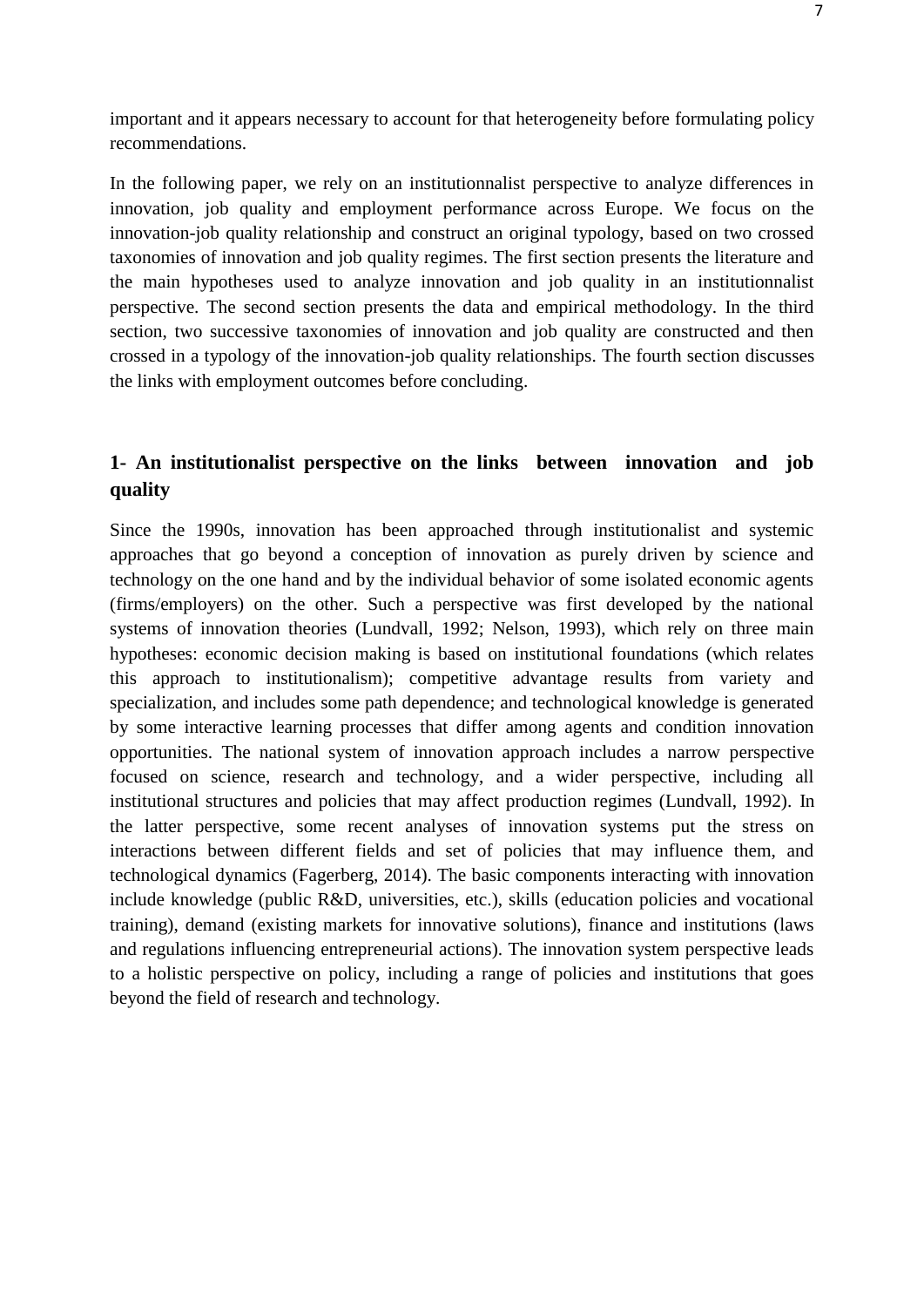

**Figure 1: The national innovation systems**

Source: Fagerberg (2014), Makó & Illéssy (2015)

That NSI literature has been quite directly related to the varieties of capitalism framework, especially through the work of Bruno Amable (2003a and 2003b, 2000). Amable (2000) identifies some weaknesses of the NSI approach and proposes an enlargement through the concept of social systems of innovation and production (SSIP). Focusing on institutional complementarities, the SSIP approach includes a wider set of institutions as drivers of innovation, and identifies four idealized models of innovation and production: market-based, social-democratic, meso-corporatist and public (Amable, 2000). The market-based SSIP conforms to a market-based logic and works through competition between laboratories and R&D departments of private firms. The labour market is flexible and favours a high mobility, but limited skill accumulation within firms. Financial markets are well developed and sophisticated, allowing the mobilization of capital and the emergence of new activities and sectors. Typical examples are the UK and the US. The social-democratic SSIP is based on compromise and negotiation, and follows egalitarian goals in terms of income and education. It favours the development of high value-added sectors and involves a permanent adaptation process and public policies that help the labour force rejected by the non-competitive sector branches. It corresponds to the situation of the Nordic countries. The meso-corporatist SSIP shares some characteristics with the social-democratic SSIP. But it puts large firms at the center of the innovation process. These firms are also characterized by important learning processes inside the firms (concerning products, processes, and forms of organization). Financing is possible over a long term horizon. Japan appears as the typical example for this SSIP. Finally, the public SSIP gives public institutions a determining role in the direction of innovation. Education and research are also mainly public-financed, which involves some transfer problems (towards the private sector). Financing is based on banks and credits. This model corresponds to continental European countries, with the exception of Germany that stands closer to the social-democratic SSIP.

Such broad approaches to innovation in the framework of NSI or SSIP include some direct links with education and training policies and (especially in Amable's perspective) with labour market regimes. In theory different production and innovation regimes may therefore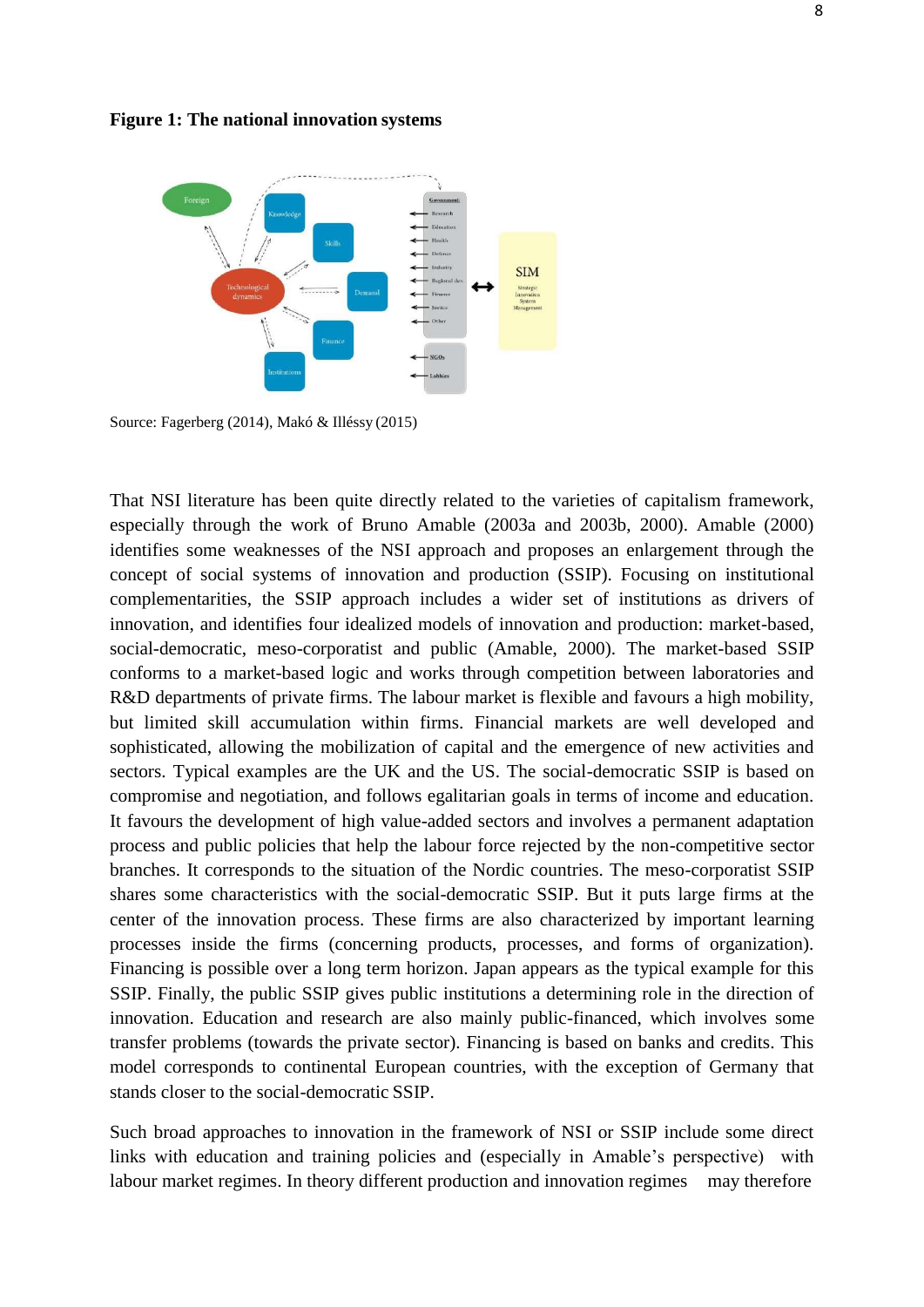be associated with different employment and labour market outcomes (in terms of employment dynamics as well as job quality).

In the varieties of capitalism literature, some links between production regimes and employment quality are usually proposed at a theoretical level (Gallie, 2007; Davoine *et al*, 2008). In the dichotomous approach of Hall and Soskice (2001), better job quality should be observed in coordinated market economics. Indeed, Coordinated Market Economies (CMEs) encourage long-term financing relationships, cooperative industrial relations, serious initial vocational training and substantial cooperation on setting technological standards. Within Liberal Market Economies (LMEs), financial systems impose relatively short term horizons and high risk taking, labour markets are deregulated with weak forms of industrial relations, vocational training is also low with more encouragement of general education, and finally there is a high level of inter-company competition limiting cooperation possibilities. Therefore, LMEs would be characterized by a higher proportion of poor quality jobs. In the five regime typology of Amable  $(2003b)^5$  $(2003b)^5$  $(2003b)^5$ , the differentiation in terms of employment quality is more complex. Poor employment quality can still be associated here to the market-based model, which is close to the LME in Hall and Soskice's approach. But it also characterises the Mediterranean model, where the education and training levels of the workforce are relatively low, not enabling any high wage industrial strategy, and limiting the generosity of the welfare system due to financial constraints. Still, contrary to the market-based model, employment is rather well protected. At the opposite end, the social-democratic model, as developed in Northern Europe, exhibits a high welfare level, good training opportunities, generous active policies for the unemployed, and coordinated wage bargaining systems. The continental model is more ambiguous in terms of employment quality: it is close to the social-democratic model in the sense that it includes quite generous welfare, a certain degree of wage bargaining cooperation, active policies and training, but all these characteristics which favour employment quality are less developed than in the social-democratic model. Employment protection stands at a higher level in the continental model, which has an ambiguous consequence in terms of employment quality, since it favours insiders, but reduces employment opportunities for job seekers.

Gallie (2007) stresses the links between job quality and employment regimes, and more specifically the way institutions build power resources for labour rendered in three idealtypes: inclusive, dualist and market regimes. Inclusive employment regimes involve policies designed to extend employment and employment rights as widely as possible across the population. Dualist regimes provide strong rights to a core labour-force of skilled employees, but employment conditions are poor for the periphery. Market employment regimes assume that market adjustments will lead to high employment levels in the long run, and provideslimited protection for workers. In these three regimes, organized labour has been attributed a different role in employment policy and employment regulation: a strong participation in decision-making is guaranteed in inclusive employment regimes, whereas dualist regimes are characterized by a consultative involvement of labour, with some

<span id="page-8-0"></span><sup>5</sup>Amable (2003b) distinguishes between i) a market-based model; ii) a social-democratic model; iii) a continental European model; iv) a Mediterranean model and, v) an Asian model.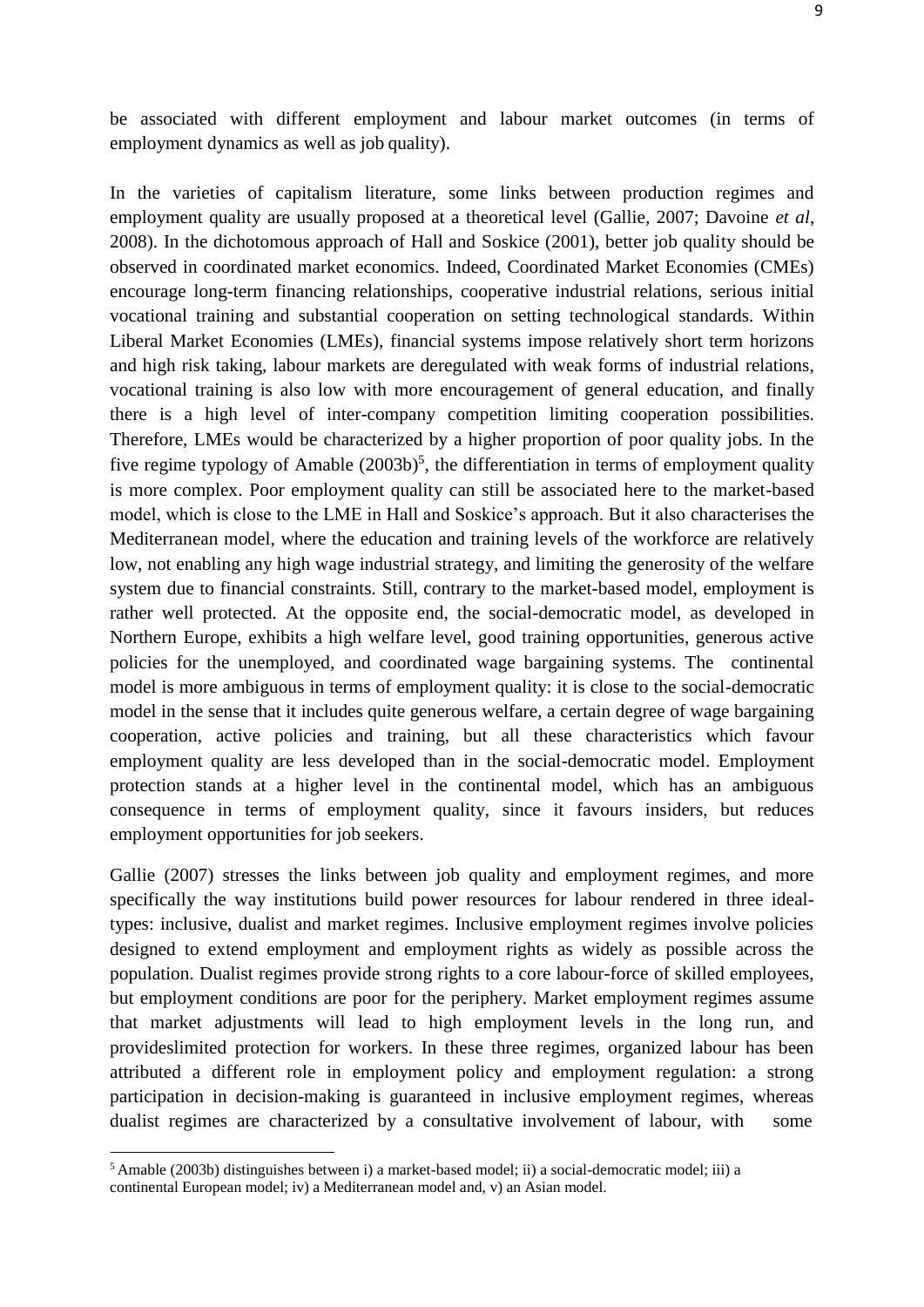inequalities across firms (higher power in large firms). In market regimes labour is excluded from decision making and the relative position of workers in terms of job quality will be mainly structured by class. Key institutional factors contributing to these regimes involve initial skill formation systems, continuous vocational training systems, position of organized labour (trade union power), work integration policies (EPL and labour regulation –for instance working hours), and employment integration policies.

Empirical analyses of innovation systems, production regimes or employment regimes usually confirm the existence of several country clusters that are associated with different institutional regimes and performances. For innovation, the most recent analyses based on the innovation union scoreboard (IUS, 2015) differentiate between innovation leaders, innovation followers, moderate innovators and modest innovators. For job quality, despite the differences in existing studies<sup>[6](#page-9-0)</sup>, multi-dimensional analyses for the EU identify a Nordic group with a high level of job quality, an intermediate group composed of continental Europe, a Southern and an Eastern group both with lower job quality (Davoine *et al.*, 2008; Munoz de Bustillo et al, 2011; Leschke and Watt, 2008; Green *et al.*, 2013; OECD, 2014). The relative position of the UK may vary, but in the most recent analyses it usually belongs to the intermediate group (OECD, 2014; Cazes *et al*, 2015). Innovation and job quality typologies thus appear to match relatively well, in accordance with theoretical ideal-types identified above: a well-identified Nordic group is characterized by high innovation and high job quality; Continental countries, the UK and Ireland stand in an average position with regard to both innovation and job quality (with the exception of Germany that belongs to the innovation leaders cluster, but is characterized by an intermediate job quality level); Southern and Eastern countries exhibit lower levels of innovation and lower job quality. According to that literature, innovation and job quality appear interrelated, which must be linked not only to individual firms' practices, but more widely to the existence of institutions influencing both types of outcomes.

The goal of this paper is to analyze these links in a more systematic way and to provide a new typology of innovation and employment regimes crossing both types of indicators. We will also compare the situation in 2012 to the situation of 2000.

#### **2- Indicators and data**

Given the multidimensional nature of job quality and innovation, empirical analysis cannot be based on a single indicator but includes two sets of indicators representing job quality and innovation.

For innovation we use indicators related to policy context ("enablers" according to the IUS: R&D expenditure and human resources in science and technology) and indicators of innovation at the firm level (both technological and non-technological). To capture these innovation outputs we use both indicators from the Community Innovation Survey (CIS,

<span id="page-9-0"></span><sup>&</sup>lt;sup>6</sup>These differences relate to the indicators included in the measurement of job quality.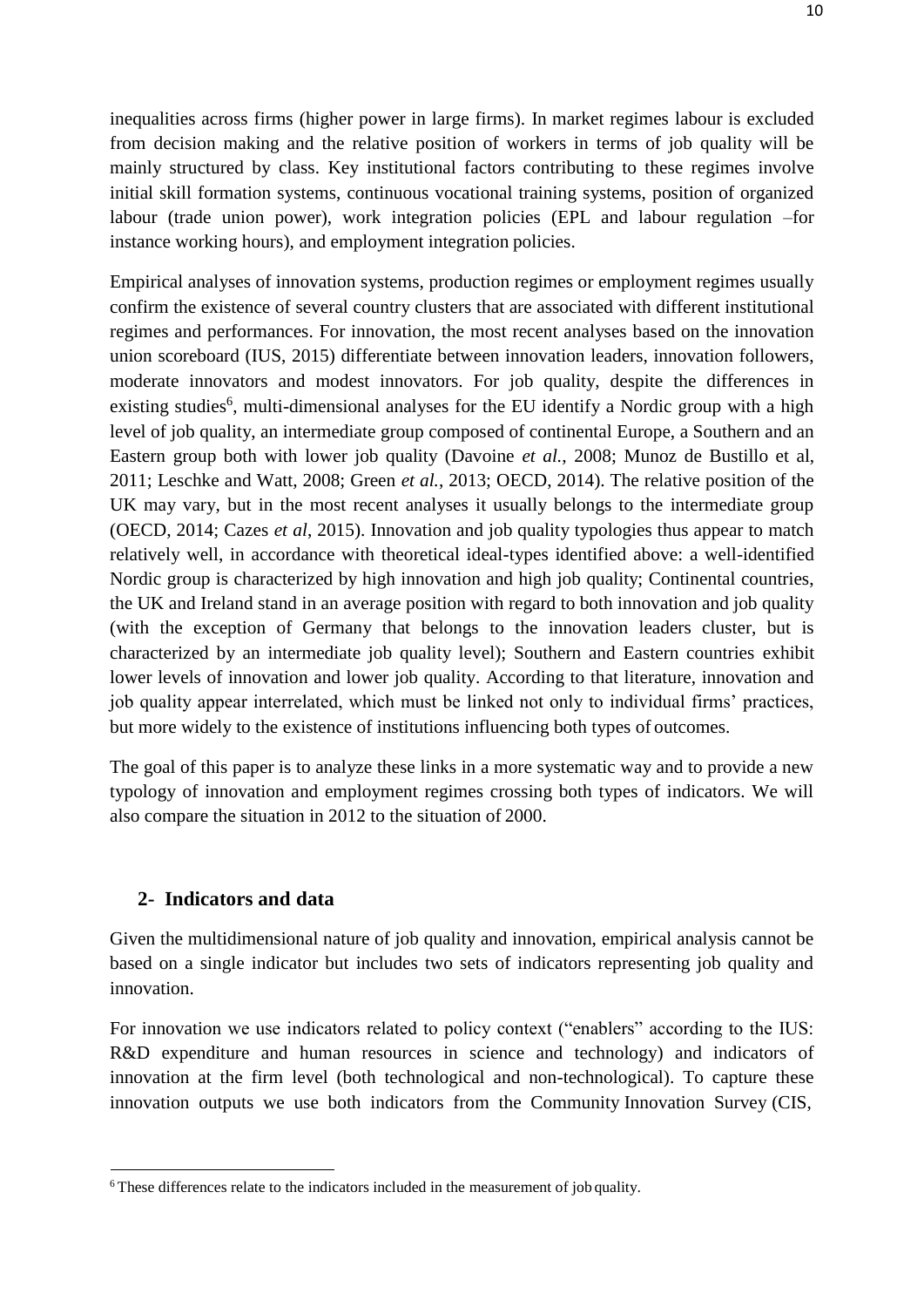declared by employers) and indicators from EWCS (European Working Conditions Survey, declared by workers).

For job quality the analyses are based on the definition of job quality that was adopted for the Quinne project<sup>[7](#page-10-0)</sup>, and which includes six dimensions of job quality, i.e. wages, employment quality, education and training, working conditions, work-life balance and gender equality and collective interest representation (figure 2 below). The data sources that are used are mainly the European Working Conditions Survey and the Labour Force Survey, with a few additional indicators from the Structure of Earnings Survey and the European Statistics on Accidents at Work <sup>[8](#page-10-1)</sup>. In accord with existing literature we measure job quality through objective as well as subjective indicators (relying on workers' perceptions).

In this paper we have chosen to focus on European surveys and indicators<sup>[9](#page-10-2)</sup> in order to try and cover as many EU countries as possible. However, in both analyses, the sample is limited to 22 countries, because of missing data and for reasons of comparability between classifications on job quality and innovation.

<span id="page-10-0"></span><sup>7</sup>Following Davoine et al (2008) and Munoz de Bustillo et al (2011).

<span id="page-10-1"></span><sup>8</sup>A detailed list of indicators is provided in appendix.

<span id="page-10-2"></span><sup>9</sup>Rather than sources from OECD for instance, that also publishes a large number of innovation and labour market indicators (including job quality indicators, see Cazes *et al*,2015).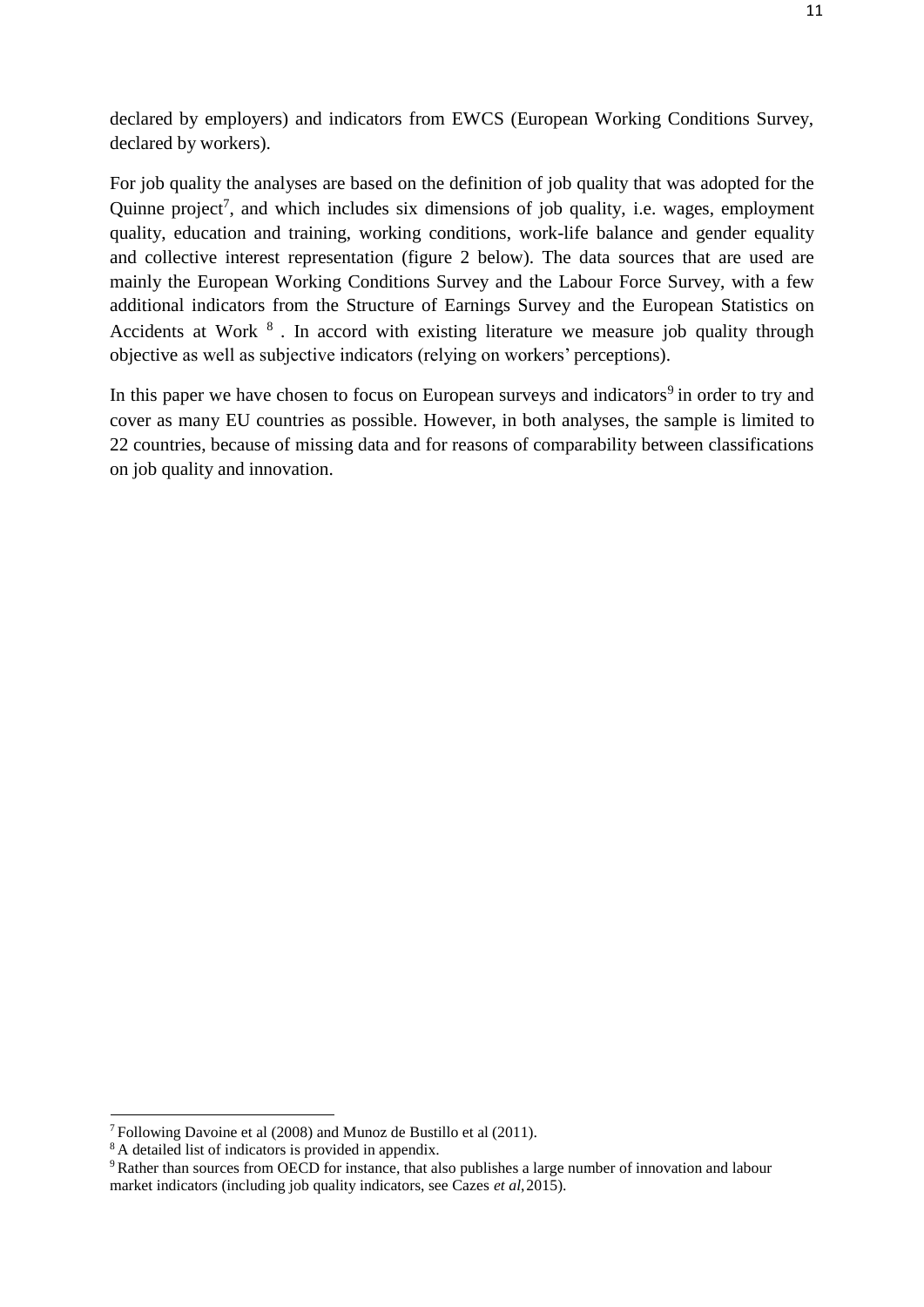

| <b>Wages</b><br>Annual and hourly wage,<br>working poor                                               | Socio economic<br>security<br>Type of contract<br>(permanent/fixed-term,<br>part-time/full-time,<br>short part-time)    | Working<br>conditions<br><b>Accidents</b><br>Physical &<br>psychological risks<br><b>Atypical hours</b> |
|-------------------------------------------------------------------------------------------------------|-------------------------------------------------------------------------------------------------------------------------|---------------------------------------------------------------------------------------------------------|
| <b>Education and</b><br>training<br>Participation to training,<br>matching, opportunities<br>to learn | Participation<br>and collective<br>representation<br>Social dialogue and<br>employee<br>representation, direct<br>voice | <b>Work family</b><br>balance and<br>gender<br>equality<br><b>Hours</b><br>Segregation<br>Pay gap       |

Source: adapted from IFA QuInnE, QuInnE Working Paper 3.1 (available at quinne.eu)

In terms of methodology, we use Principal Component Analysis (PCA) to analyse correlations between the various indicators and summarize existing information and hierarchical classifications (HAC) to identify country clusters (see box).

Analyses are conducted separately for job quality and innovation, and then we cross the results to study the links between job quality and innovation clusters. To get some overview of the trends since the implementation of the Lisbon Strategy, the results for 2012 are compared with the situation in  $2000^{10}$  $2000^{10}$  $2000^{10}$ .

#### *Box 1: Principles of PCA and a guide for reading the Figures.*

Principal Components Analysis (PCA) is a technique to describe large correlation matrices. The value added of PCA is its ability to "reduce" large datasets to a few factors or principal components. Linear combinations of the principal components should be able to account for a high proportion of the total variation in the original data. A very useful property of PCA is that the principal components are uncorrelated and thus they can be seen as representing different "statistical dimensions" of the original dataset. However, it must be stressed that PCA cannot always reduce a large number of variables to a small number of transformed variables. In fact, a significant saving in reducing the dimensionality of the data set can only

<span id="page-11-0"></span><sup>&</sup>lt;sup>10</sup> That comparison involves important limitations due to data availability. These limitations are discussed below.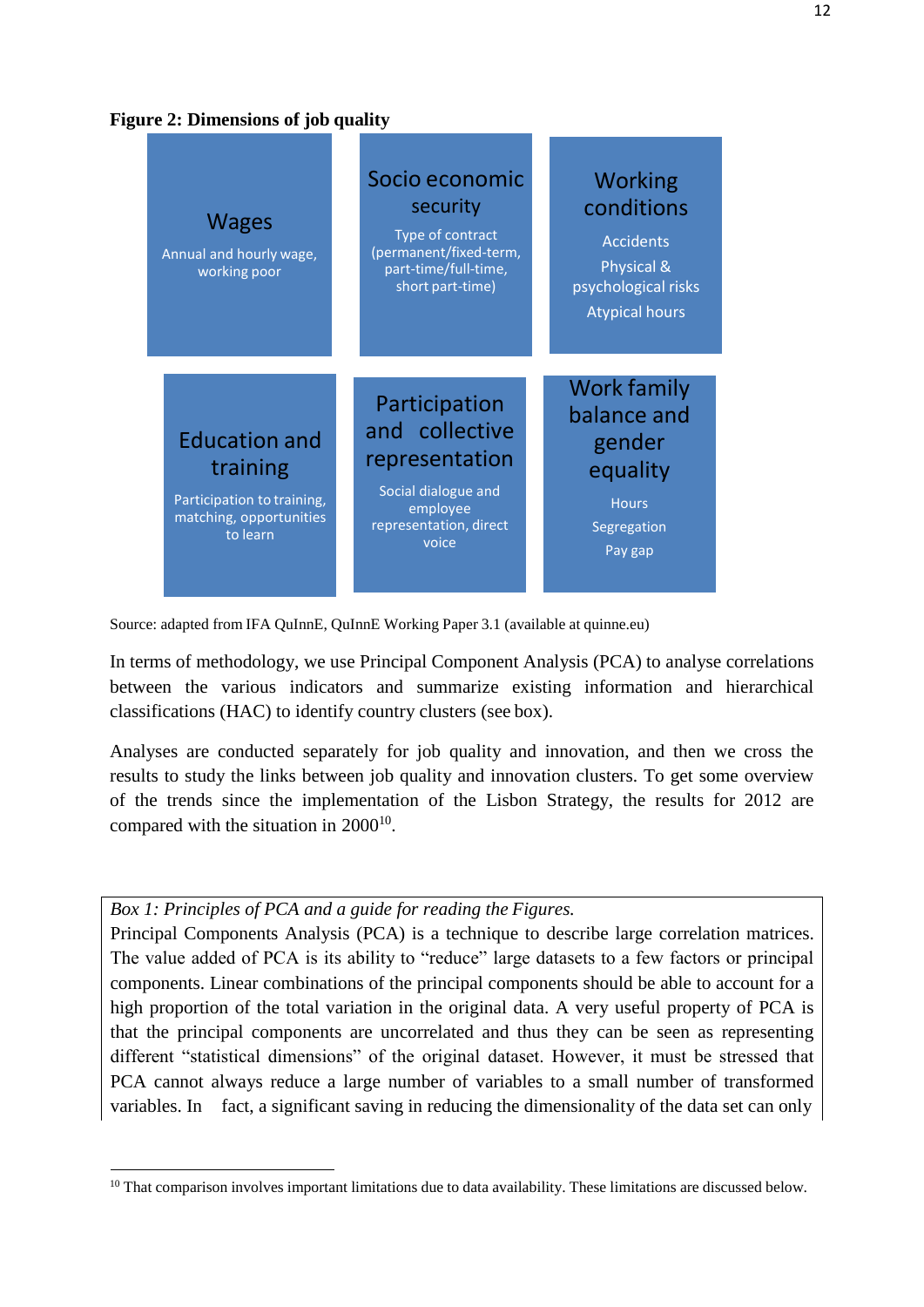be obtained when the original variables are highly correlated (either positively or negatively). PCA is of no value if the original variables are uncorrelated.

The greater the proportion of the variation in the data explained by the first two axes, the better the graphical representation. The contribution and meaning of the third and following axes is also mentioned when they provide valuable information.

For each PCA, two figures are presented. The first shows the contribution of each variable to the first two axes. The variables are all active. The second figure presents the factor scores for EU Member States on the first two axes. The software used for these PCAs is SPAD.

The first step of the clustering which is called hierarchical ascending clustering method consists in gathering together the most resembled individuals or classes of individuals. The output of this step is a classification tree or dendrogram that is presented in Appendix 3. In a second step, the tree is partitioned in order to get an optimal number of clusters. Several partitions are proposed by the software according to the optimisation criteria (minimization of inter-classes and/or maximisation of intra-classes' variance). Generally, we have chosen an intermediary number of clusters.

## **3- Taxonomies of innovation and job quality regimes**

Based on these indicators of innovation and job quality we proceed in three steps. First we identify four clusters of innovation as well as four clusters of job quality in 2012 (and compare with the situation in 2000, at the launching of the Lisbon Strategy). Second we cross these two taxonomies to identify the variety of innovation-job quality relationships across the EU in 2012 and in 2000. Finally, we try to relate these various regimes to employment outcomes.

#### **3.1 Four innovation clusters**

Different kinds of variables are used to run a Principal Component Analysis and a Hierarchical Ascending Classification on innovation (see details in the appendicies). All of them are national averages but some are related to workers' expression about technological and organizational innovation (variables from EWCS), some other are measured at the firm level (variables from CIS) and finally some reflect the national dimension of innovation policy (research and development in % of GDP, human resources for science and technology).

The Principal Component Analysis displays positive correlations between different sets of variables on innovation.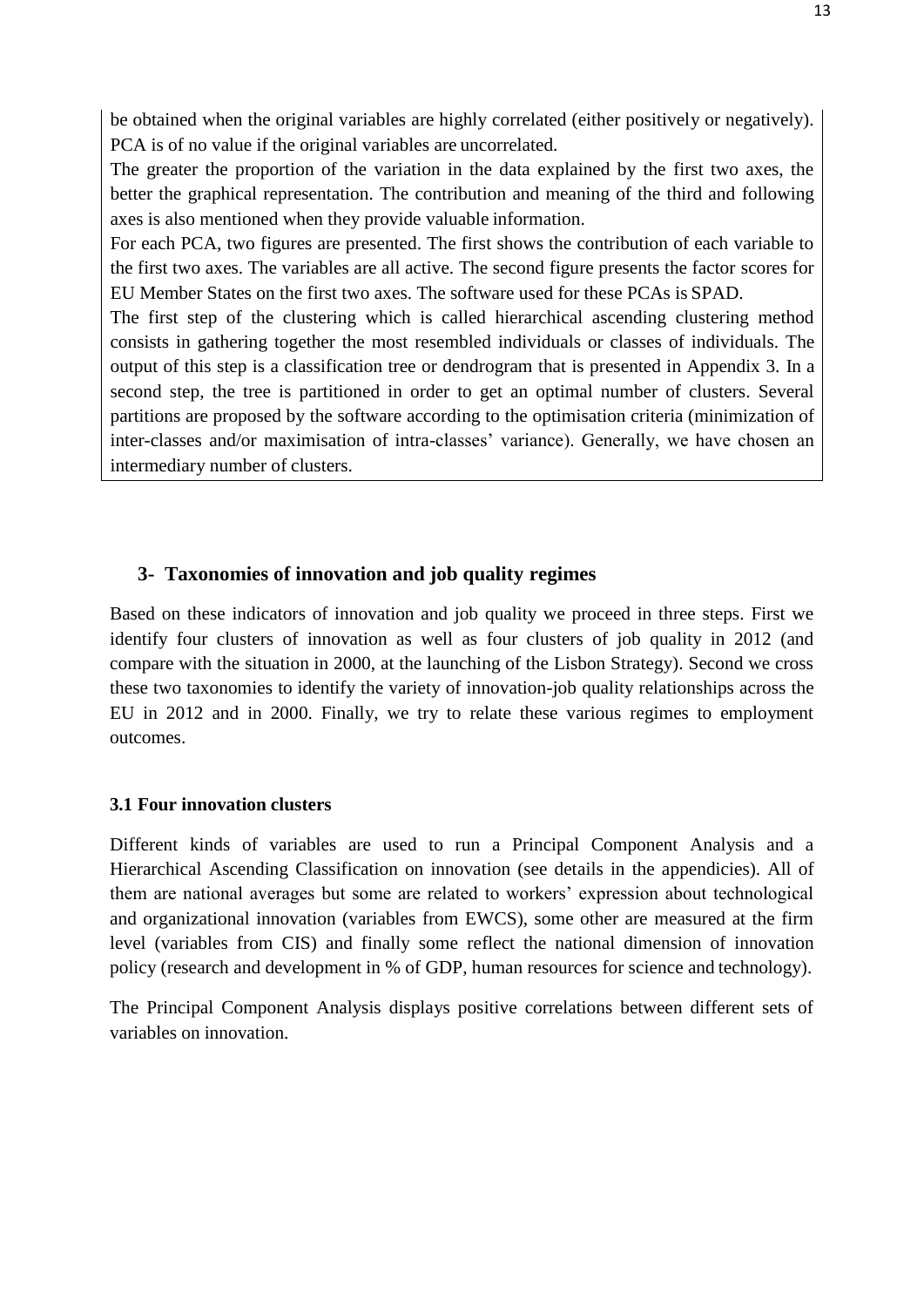

**Figure 3: Correlation circle for the PCA on innovation (projection on the two first factors space)**

Sources: EWCS, CIS, Eurostat. See appendix for details.

There is a strong size effect; namely most of variables are represented on the right hand side of the graph, illustrating a positive correlation between almost all variables of the analysis (except R&D expenditure). In particular, we can observe a strong positive correlation between the percentage of workers declaring "New processes or technologies were introduced" and the percentage of workers declaring "Substantial restructuring or reorganisation was carried out" (corr=0.89). These two variables are well represented on the right-hand side of the first axis. The variable measuring Human Resources in Science and Technology also contributes largely to the first axis. The two variables from CIS (share of firms involved in product and/or process innovation (innoact) and share of firms with organization and/or marketing innovation (orga\_or\_market)) contribute positively to the first axis but also negatively to the second axis and are both very correlated (corr=0.82).

The first axis (factor 1 in figures 3 and 4) is related to both workers' and firms' declarations about innovation, while the second one (factor 2 in figures 3 and 4) is more exclusively related to what is declared at the firm level (CIS variables on its lower part). These two first axes explain about 74% of total variance which is high and makes the visual representation of Figure 3 very reliable. The third axis mainly captures the role of R&D expenditure. We can see that variables measuring technological innovation and those measuring organizational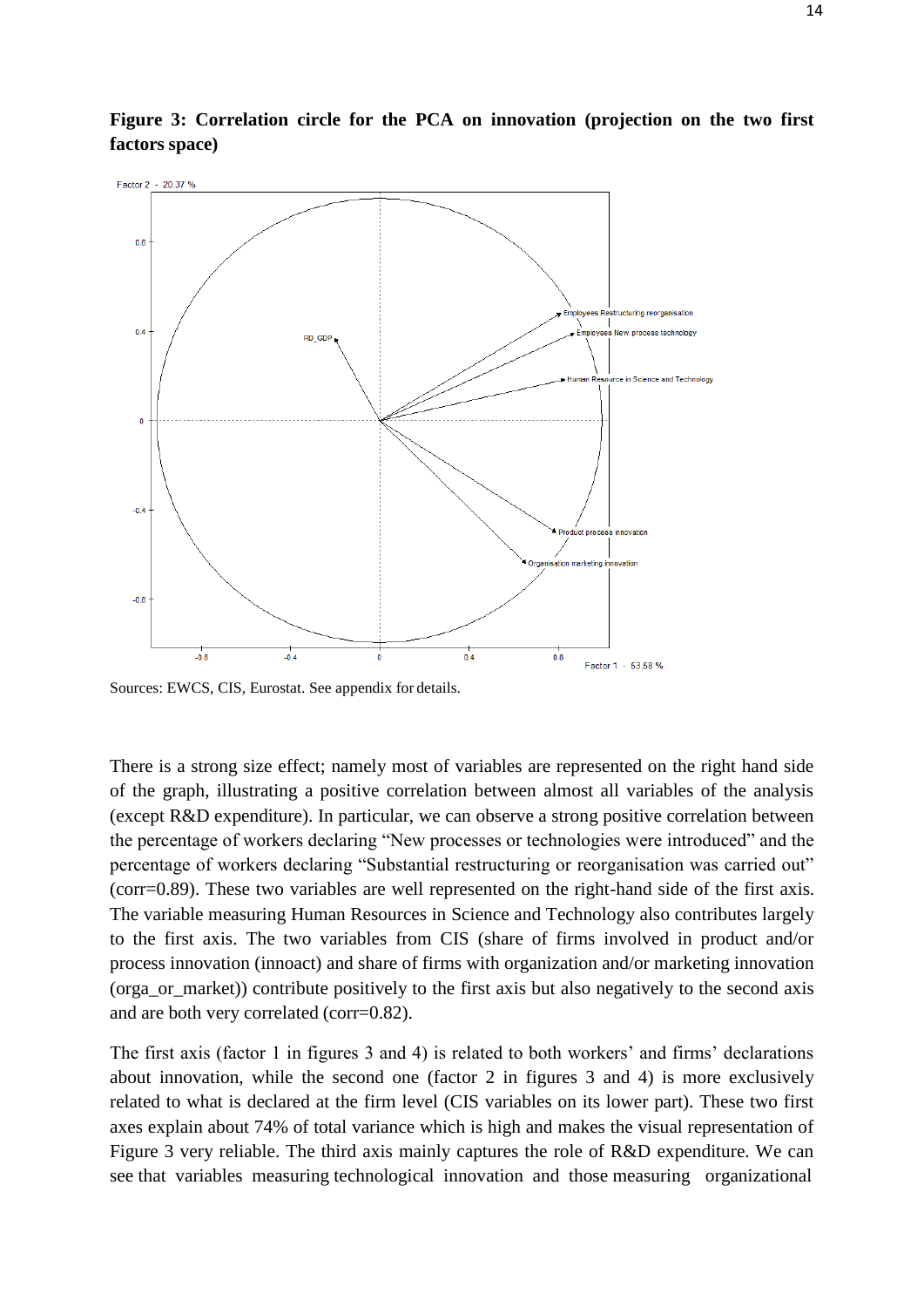innovation are strongly correlated. This is true for variables measured at the firm level (CIS variables, represented mainly on the first axis) and for those measured at the employee level (EWCS variables, also represented on the second axis of the PCA).

The only variable that is negatively (but very weakly) correlated to this first axis is the variable of R&D expenditure in % of GDP. This variable indeed defines the third axis of the PCA (not presented here). This variable grasps the effort made at the national level in terms of R&D. Our analysis confirms that this variable should not be used as an exclusive measure of innovation since it is not strongly related to indicators measuring innovations implemented at the firm level or to what workers declare about innovation at their workplaces.

Following this PCA, a Hierarchical Ascending Classification is run in order to distinguish different clusters of countries according to these variables on innovation. In 2012 we identify four clusters of innovation in Europe.





Sources: EWCS, CIS, Eurostat. See appendix for details.

The first one includes the Nordic countries (Denmark, Finland, Sweden) and is on the right hand-side of Figure 4. It is characterized by higher levels than average for both enablers and outputs indicators. This is particularly remarkable for indicators that measure the perceptions of innovation by workers and for the proportion of Human Resources in Science and Technology (see Figure 5).

The second cluster groups countries that also perform better than the EU average (except for R&D expenditure) but with slightly lower levels of innovation than the Nordic cluster on average. This cluster corresponds to continental countries (Austria, Belgium, Germany, France, Luxembourg, the Netherlands), as well as Ireland and the UK. Estonia is the only Eastern European country belonging to this cluster.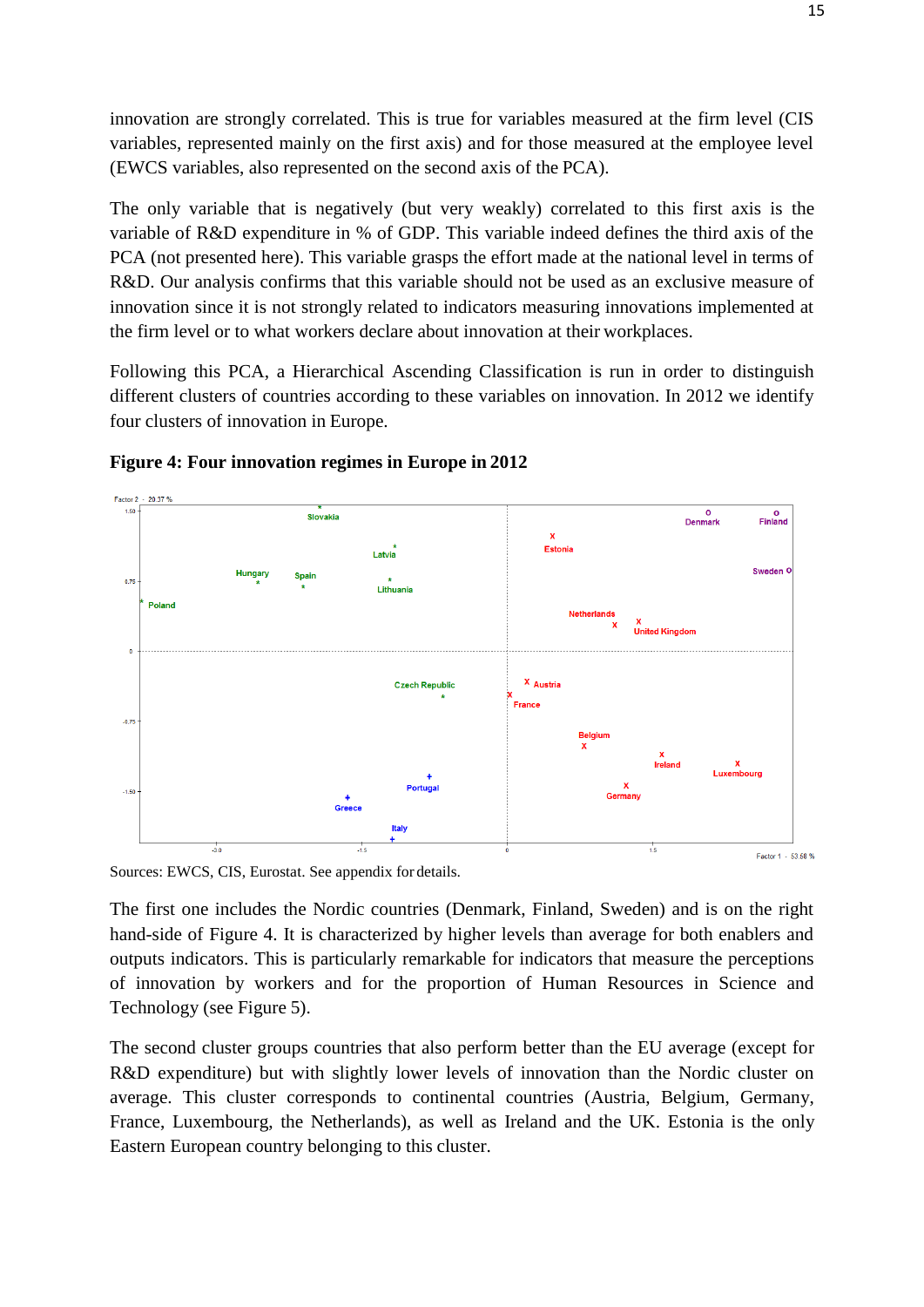The third cluster (Greece, Italy and Portugal) is characterized by rather high levels of organizational and marketing innovation and technological innovation stands close to the EU average (measured by R&D as well as CIS indicators), but the level of human resources in research and technology is low and the perceptions of innovation by workers (as declared in the EWCS) are also quite low.

The fourth cluster (including Eastern and Central European countries and Spain) displays much lower levels of innovation measured at the firm level (from CIS survey) than all other clusters. However, workers' perception of innovation (indicators from EWCS) is slightly higher than in Southern countries.



**Figure 5: Innovation performances in 2012, by country clusters**

Sources: EWCS, CIS, Eurostat. See appendix for details and variables names.

The results are globally consistent with the IUS (European Commission, 2015), although the composition of country clusters differs slightly. In particular, our first cluster includes all innovation leaders except Germany (which is included in the second cluster), and the second one correspond to the group of innovation followers. Estonia, which is ranked at the top of moderate innovators in the IUS, is also included in that cluster. Our third and fourth clusters include both moderate and modest innovators.

Comparing the situation in 2012 with 2000 is not easy because of changes in some definitions and availability of innovation indicators. However, Nordic, Continental and Anglo-Saxon countries already performed relatively well compared to Southern and Central and Eastern European countries in 2000. Using a more limited set of variables to run a PCA in 2000 brings a taxonomy where Southern countries and Central and Eastern European countries are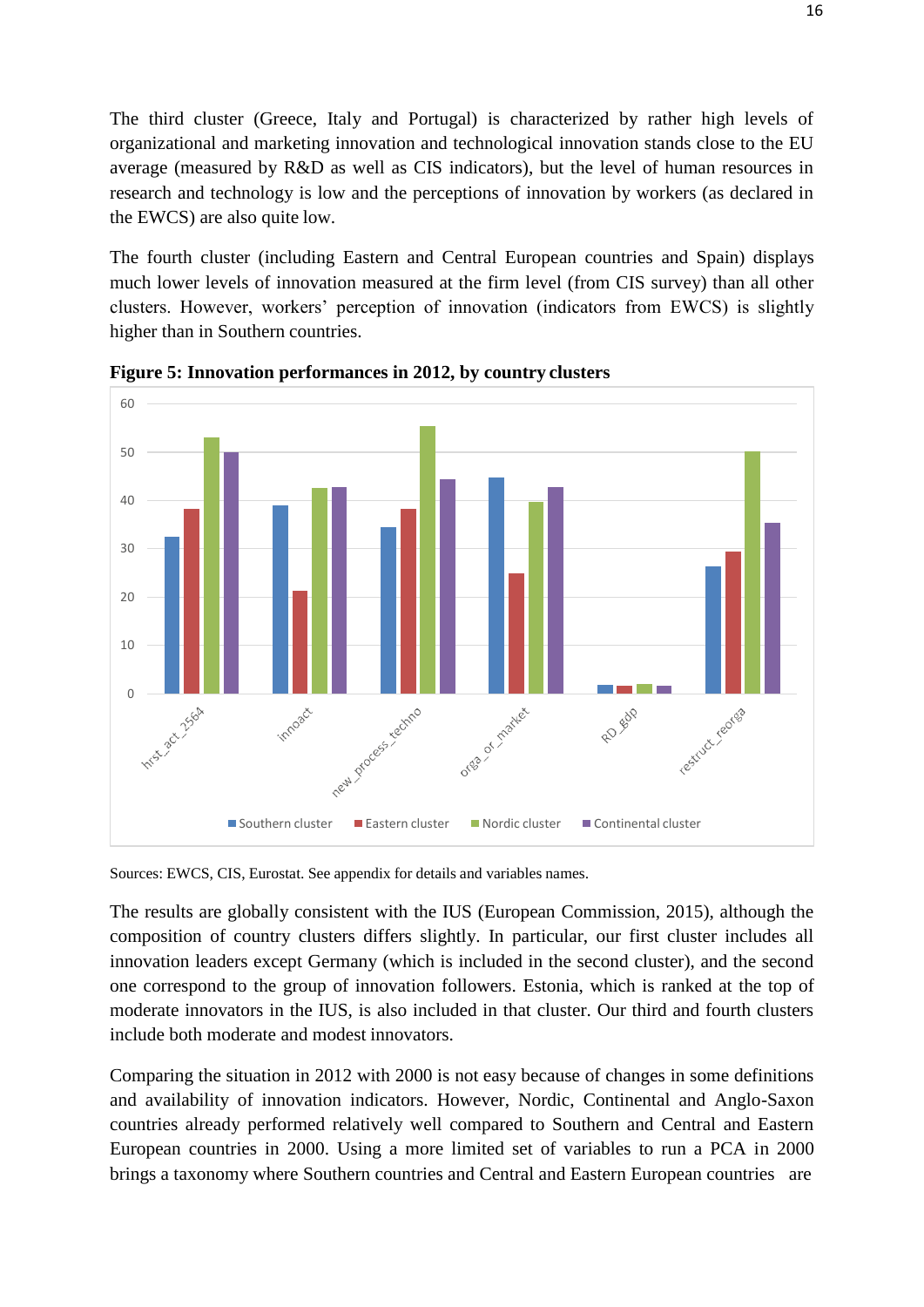mixed in different clusters while Nordic countries do not stand apart in a specific cluster<sup>[11](#page-16-0)</sup>. However, compared to the taxonomy of 2012, these changes seem to be mainly due to the introduction in 2012 of indicators from the European Working Conditions Survey on the perceptions of innovation at the worker level. These indicators stand at lower levels in Southern countries than in Central and Eastern European countries and at lower levels in continental and Anglo-Saxon countries than in Nordic countries. However, one country seems to have improved in terms of innovation over the 2000-2012 decade is Estonia which was part of the group of Central and Eastern European countries but joins the group of continental and Anglo-Saxon countries in 2012. That positive trend in innovation for Estonia is also observed in the IUS innovation index trend from 2007 to  $2012^{12}$  $2012^{12}$  $2012^{12}$ .

#### **3.2 Four job quality regimes**

The two first axes of the PCA on job quality represent 57% of the total variance. The lefthand side of the first axis is mainly defined by variables that indicate good levels on different dimensions of job quality, such as wages (annual and hourly), access to training, collective interest representation and good work-life balance. The proportion of workers on part-time work also contributes to this axis which could be related to good work-life balance. However, the share of workers on short part-time jobs which does not reflect good job quality also contributes to the definition of this axis. On the right-hand side of the first axis are represented the share of workers with tight deadlines as well as the proportion of low wage workers, that are both negative features of job quality. This first axis is mainly characterized by indicators on employment conditions (wages, part-time work, low wage workers), training and collective interest representation.

The second axis is defined on its upper part by high levels of gender pay gap and occupational segregation as well as by relatively poor working conditions (tiring positions, night work). The lower part of the second axis is characterized by the share of accidents at work and the share of temporary contracts. Apart from this last indicator, the second axis rather gathers indicators about two dimensions of job quality: gender equality and working conditions that are less well represented on the first axis.

<span id="page-16-0"></span> $11$  Average values of indicators per cluster in 2000 are presented in Appendix 2.

<span id="page-16-1"></span> $12$  But reverses after 2013. See IUS (2015), P13.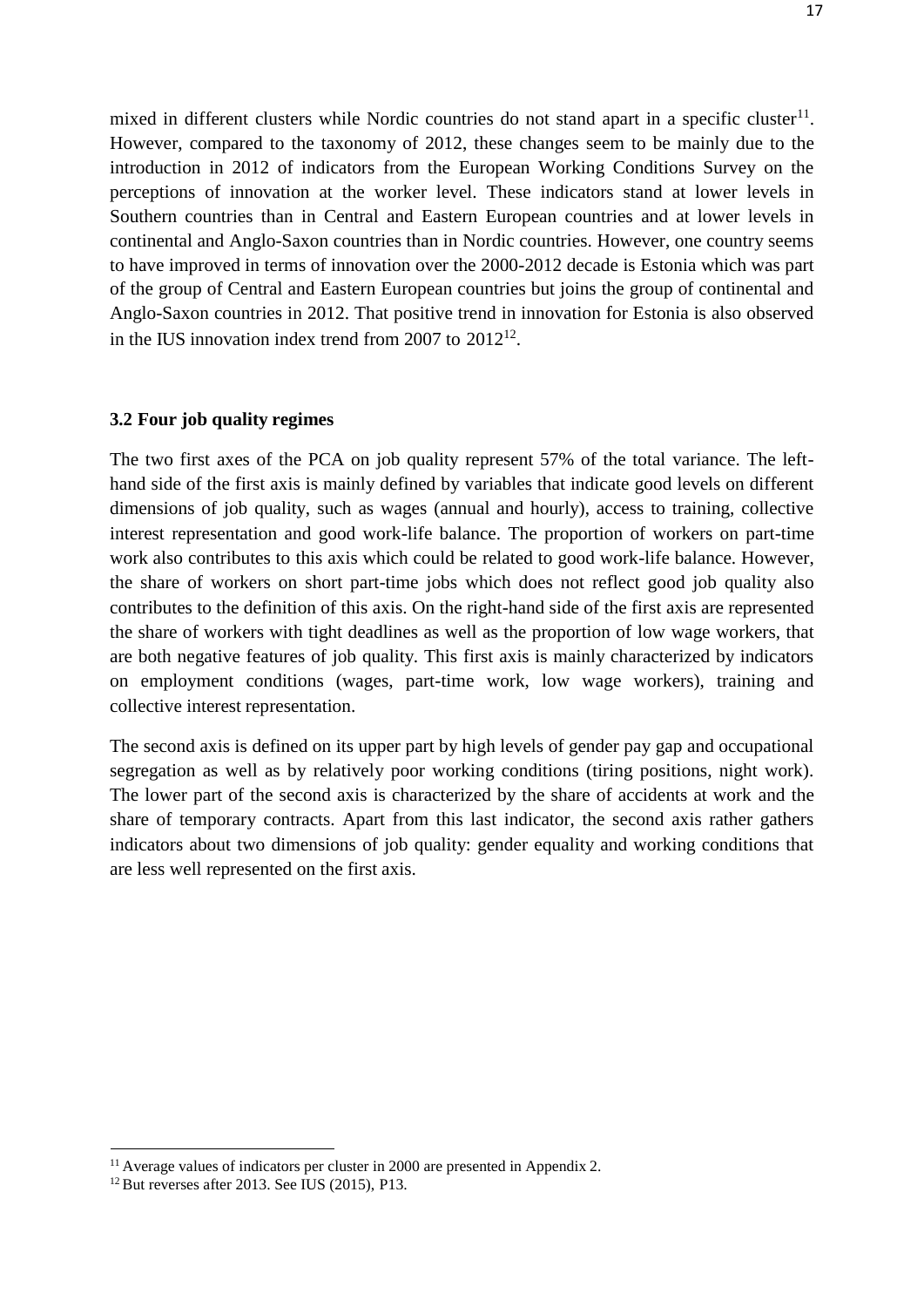



Sources: EWCS, LFS. See appendix for details.

On the basis of our six dimensions' definition of job quality, four clusters are identified in 2012. The first cluster gathers three Nordic countries (Denmark, Finland and Sweden) and exhibits very good performance: the variables contributing the most to this cluster are training indicators, work family reconciliation and social dialogue indicators, which are higher than average and contribute positively to job quality. Wages also stand at high levels while the share of low wage employment is very limited. However, part-time, short part-time and temporary employment stand slightly above the average and may reduce job quality. Working conditions as well as gender pay gap or occupational segregation tend to be close to the average and are not distinctive for that cluster.

The second cluster includes most continental countries (Germany, Austria, Belgium, Luxembourg, and the Netherlands) as well as the UK and Ireland. It is characterized by the highest wages but also by a relatively high share of low wage employment. Shares of parttime and short part-time work are the highest from all four clusters. These countries perform rather well on training, gender equality, work-life balance and social dialogue indicators, even though a bit less than the first Nordic cluster.

The third cluster is characterized by a low share of atypical contracts (temporary or part-time), low average wages (and a high share of low wages), stronger occupational segregation than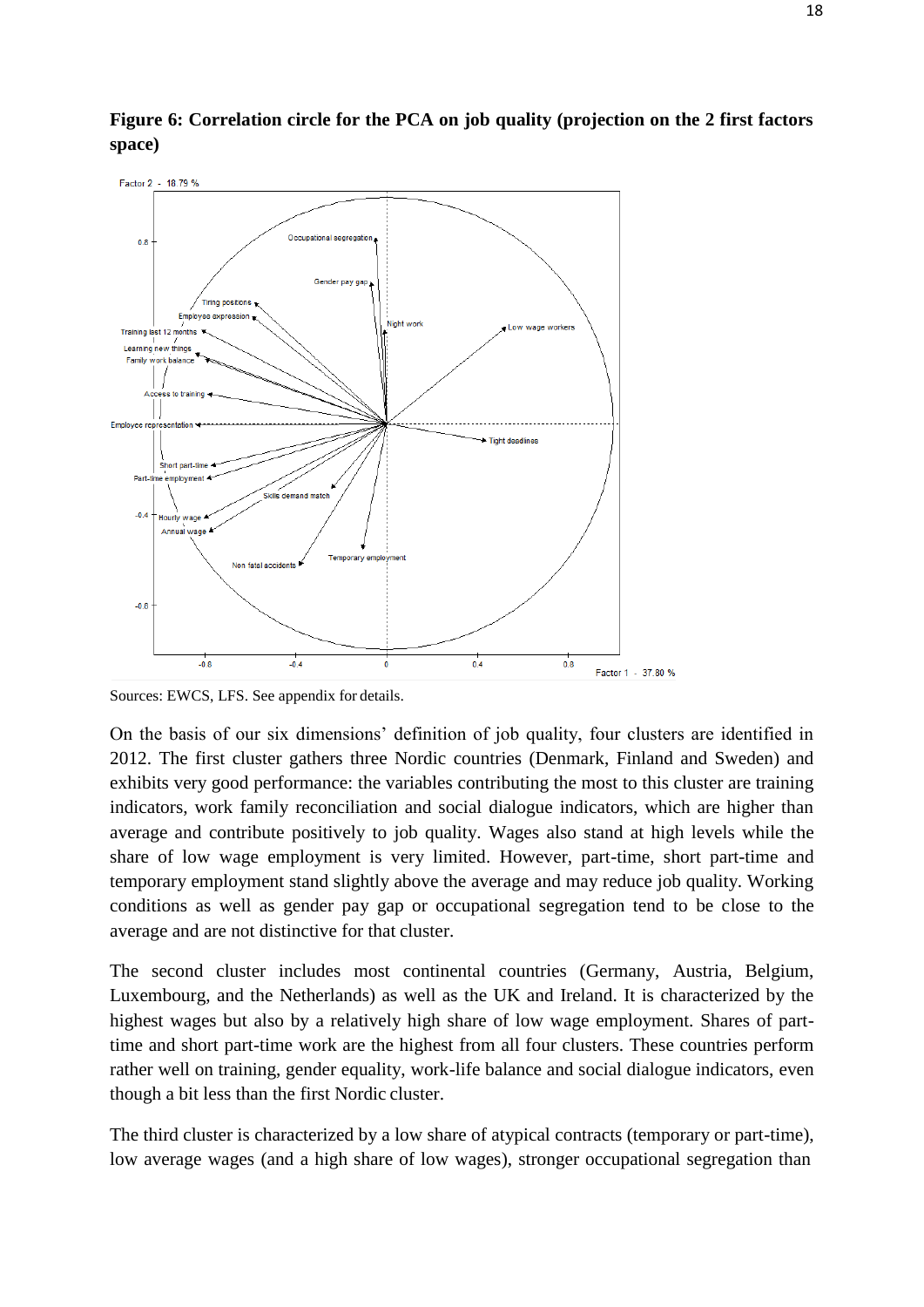average. Working conditions are generally less favorable than in the other clusters. It is composed of Eastern and Central European countries (with the exception of Poland).

The fourth cluster gathers Southern countries, France and Poland. Its distinctive characteristics are a higher share of temporary contracts than the average, and more limited access to training and limited opportunity to learn new things. Social dialogue indicators stand below the average. Wages are also below the average but low wage work is less prevalent and so are the shares of part-time and short-part time.



**Figure 7: Job quality regimes in Europe in 2012**

Sources: EWCS, LFS. See appendix for details.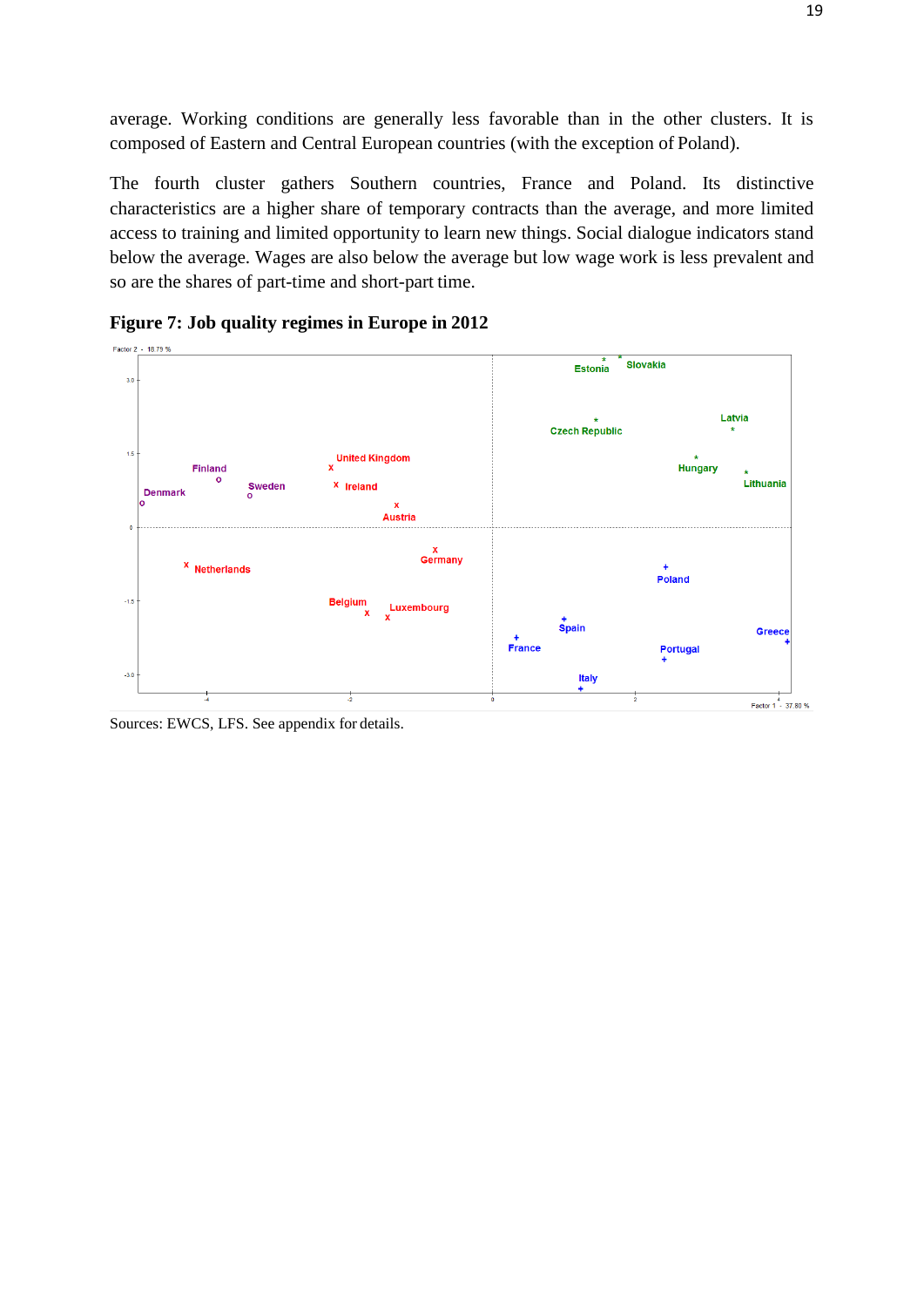



**Figure 8b: Training and working conditions indicators in 2012, by country clusters**

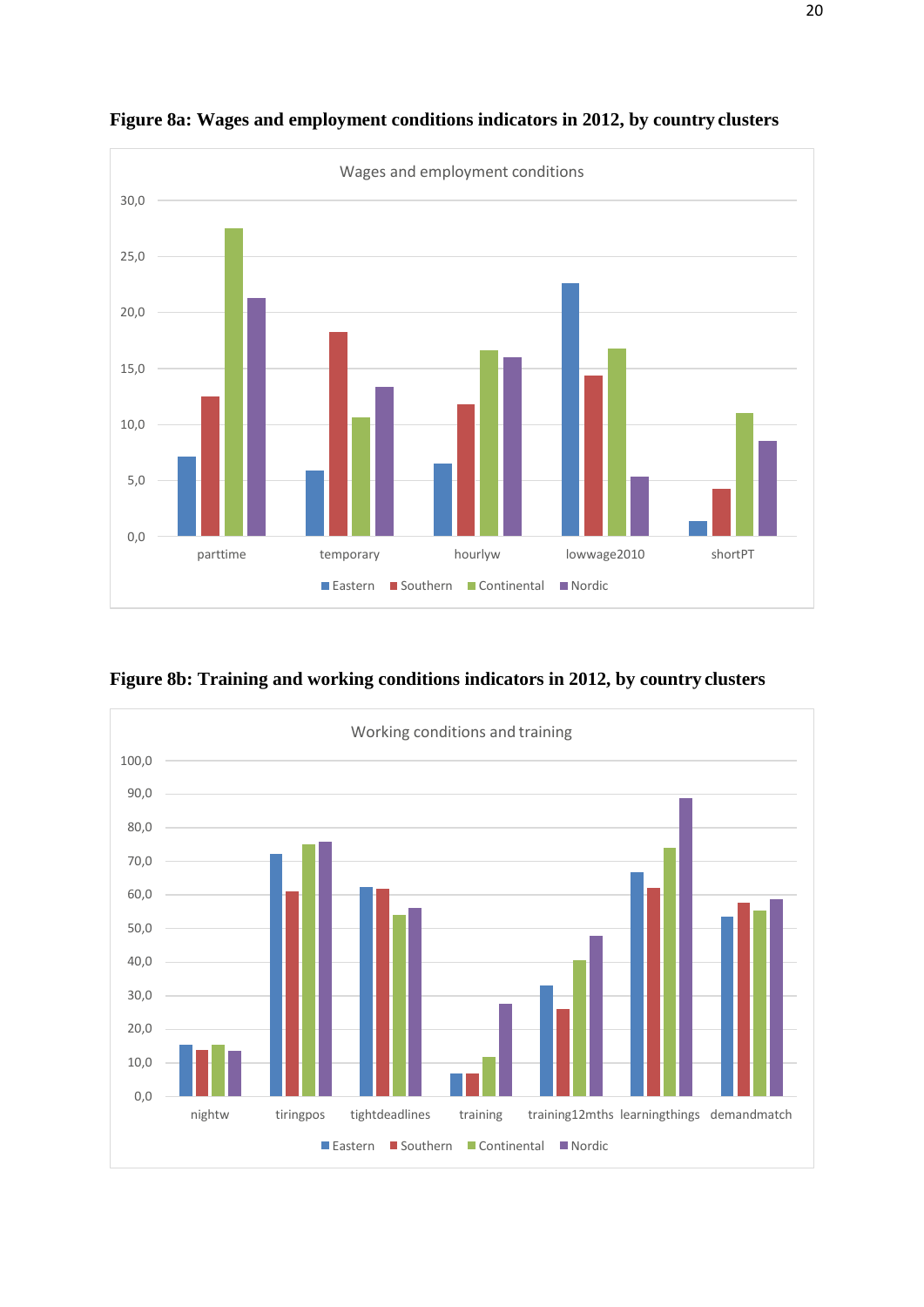

#### **Figure 8c: Gender equality and collective interest representation indicators in 2012, by country clusters**

Sources: EWCS, LFS. See appendix for details and variables' names.

That taxonomy for 2012 remains relatively stable when the indicators are restricted to those which were already available in  $2000^{13}$  $2000^{13}$  $2000^{13}$ . Comparing 2000 and 2012, we can observe that Nordic countries stand apart in 2012 while they were together with the UK and the Netherlands in a single cluster in 2000. The position of Central and Eastern countries in 2012 is rather close to that of 2000, even though Poland now stands closer to Southern countries. Southern countries are gathered in a single group, joined by France and Poland. In particular, Italy which was rather close to continental countries in 2000 belongs to the Southern cluster in 2012. The global picture of countries in terms of job quality in 2000 is close to other results obtained for the 2000s (Davoine *et al.*, 2008).

<span id="page-20-0"></span><sup>&</sup>lt;sup>13</sup> In 2000 the two variables on social dialogue (from EWCS) as well as the indicator on low wage work are not available. Belgium and Luxembourg change position from the continental cluster to the "Southern" cluster (joining France, Poland and Southern countries).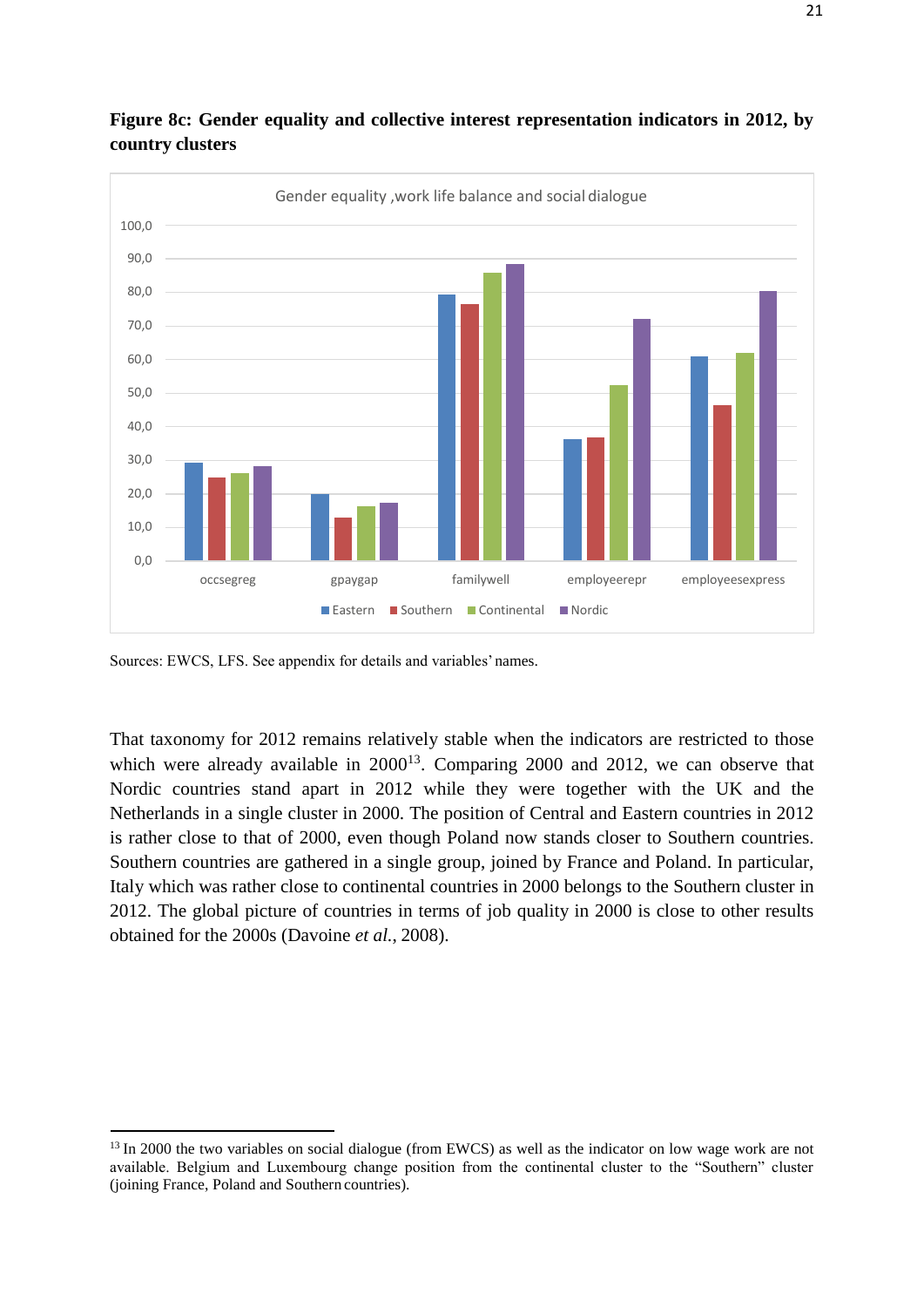#### **3.3 Job quality and innovation: a joint typology**

In this last step of our data analysis, we cross innovation and job quality regimes in order to define a joint typology of EU countries. The results for 2012 and 2000 are presented in the following tables.

|                |         | <b>Innovation</b> |                |                      |         |  |  |  |
|----------------|---------|-------------------|----------------|----------------------|---------|--|--|--|
|                |         | - -               | $\blacksquare$ |                      |         |  |  |  |
|                |         |                   |                |                      | DK FISE |  |  |  |
| Job<br>quality |         |                   |                | AT DE IE NL UK BE LU |         |  |  |  |
|                | -       | ES PL             | EL IT PT       | FR                   |         |  |  |  |
|                | $- - -$ | CZ LT LV SK HU    |                | EE                   |         |  |  |  |

**Table 1: Crossing JQ clusters and innovation clusters in 2012**

**Table 2: Crossing JQ clusters and innovation clusters in 2000**

|                |     | <b>Innovation</b> |                |                |       |  |  |
|----------------|-----|-------------------|----------------|----------------|-------|--|--|
|                |     |                   | $\blacksquare$ |                |       |  |  |
|                |     |                   |                | DK NL UK       | FI SE |  |  |
| Job<br>quality |     |                   |                | AT BE DE FR LU |       |  |  |
|                |     | <b>EL ES</b>      |                |                |       |  |  |
|                | - - | CZ HU LV PL PT SK | <b>EE LT</b>   |                |       |  |  |

According to these tables, innovation and job quality clusters appear generally well correlated, which confirms previous results in the variety of capitalism perspective, and theoretical insights presented in the first section. In particular, the situation of Nordic countries illustrates a regime of complementarity between high job quality and high innovation. At the opposite end, most Eastern and Central European countries display low levels of innovation and job quality. However, some gaps also appear, such as for instance in France or Estonia in 2012: both countries display a rather high innovation effort but only average or low levels of job quality.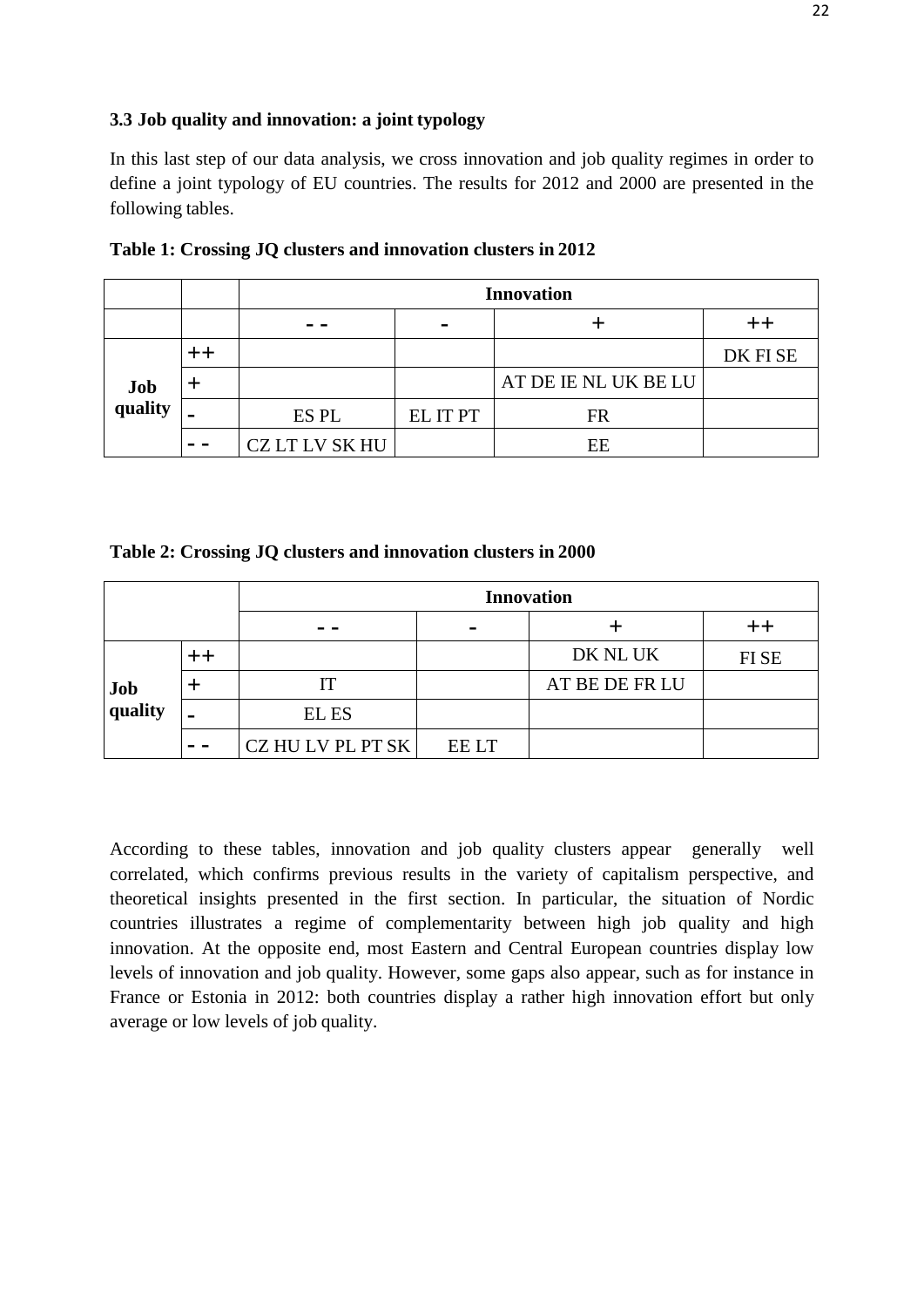## **4- Innovation and job quality clusters: are there some links with employment outcomes?**

The joint typology on innovation and job quality leads to identify seven clusters:

- Nordic countries that are characterized by very high levels of innovation and job quality (Innov  $++$  JQ  $++$ )
- Most continental countries and Anglo-Saxon countries characterized by rather high levels of innovation and rather high levels of job quality (Innov +  $JQ$  +)
- France that is characterized by rather high levels of innovation and a rather low level of job quality (Innov  $+$  JQ - )
- Estonia that is characterized by rather high levels of innovation and a very low level of job quality (Innov +  $JQ - -$ )
- Most Southern countries that are characterized by both relatively low levels of innovation and job quality (Innov - JQ -)
- Spain and Poland that are characterized by very low levels of innovation and rather low levels of job quality (Innov  $-JQ$  -)
- Most Central and Eastern European countries that are characterized by very low levels of innovation and job quality (Innov - - JQ - -).

Considering the Lisbon Strategy as well as Europe 2020, the links between these innovation and job quality regimes with employment performances have to be investigated. Employment rates are explicitly targeted by these two successive policy frameworks, both at the global level and by social groups (as an indicator of labour market inclusiveness). We also introduce information on unemployment rates and on labour productivity.

Our method is descriptive: building on the joint typology, employment performances (employment rate, unemployment rate…) of each group are observed. When considering the different social groups we focus on employment rates that reflect better the labour market integration of each subgroup. Based on the Labour Force Survey we disaggregate employment rates by gender, age, education level and nationality.

The global picture in employment performance (Figures 8 and 9 below) is not straightforward: employment rates are on average higher in clusters that combine very high levels of innovation and job quality or rather high levels of both. Looking at countries where job quality and innovation levels are lower, the picture is more mixed. In particular, Southern countries that perform slightly better than Central and Eastern European countries in terms of job quality and innovation have lower employment rates and higher unemployment rates. This has to be related to the crisis even though Southern countries have always had the lowest employment rates in Europe over the last decades.

Productivity trends are also very diverse across the country clusters and no relationship emerges for 2012 and 2013 (Figure 10 below).

The relationship between job quality and innovation on the one hand and more quantitative employment performance on the other hand is thus not obvious. If we consider all countries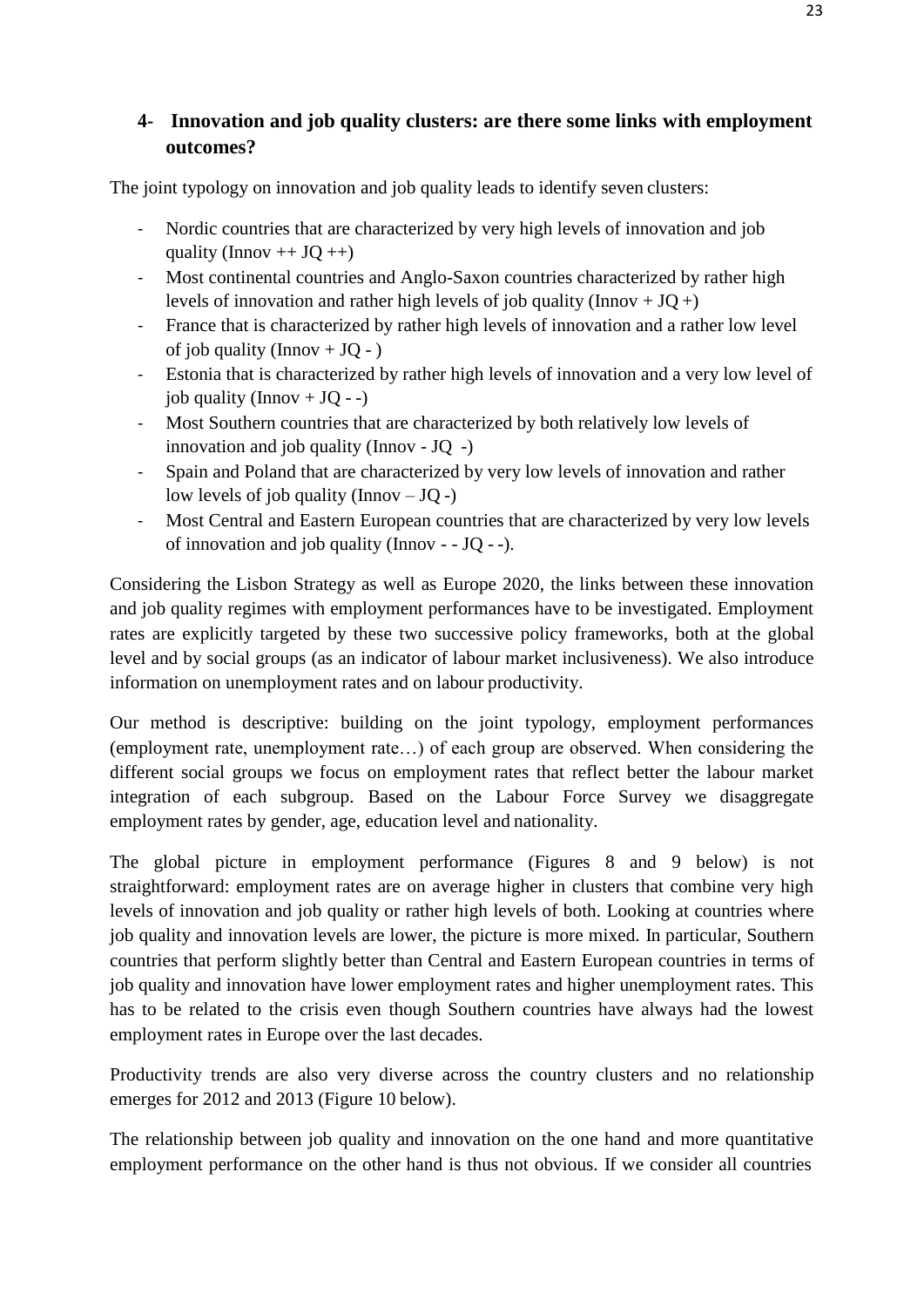except the Central and Eastern European ones, we can observe a positive relationship between job quality, innovation and employment performance (measured by global employment rate). However, Central and Eastern European countries combine low levels of job quality and innovation but at the same time average levels of employment.

Looking in more detail at employment rates by gender, it appears that the differences across clusters are the same for the whole population. Differences are however more noticeable for women who have very low employment rates in Southern countries while women's employment rate in Central and Eastern countries is close to the EU average. The results by levels of education are quite interesting: it seems that countries that combine high levels of innovation and job quality have higher employment rates of low educated people while those that combine low levels of innovation and job quality have lower employment rates of low educated people. The relationship seems relatively linear when we look at Figure 9. This would mean that countries that combine high levels of job quality and innovation (Nordic countries in particular) also have the more inclusive labour markets while in countries where both innovation and job quality stand at low levels, low-educated people are less integrated on the labour market (CEEC).

The two groups that combine either high or very high levels of both innovation and job quality also seem to have more inclusive labour markets for young people and senior workers.



**Figure 9: Employment rates and unemployment rates by country cluster in 2012**

Source: LFS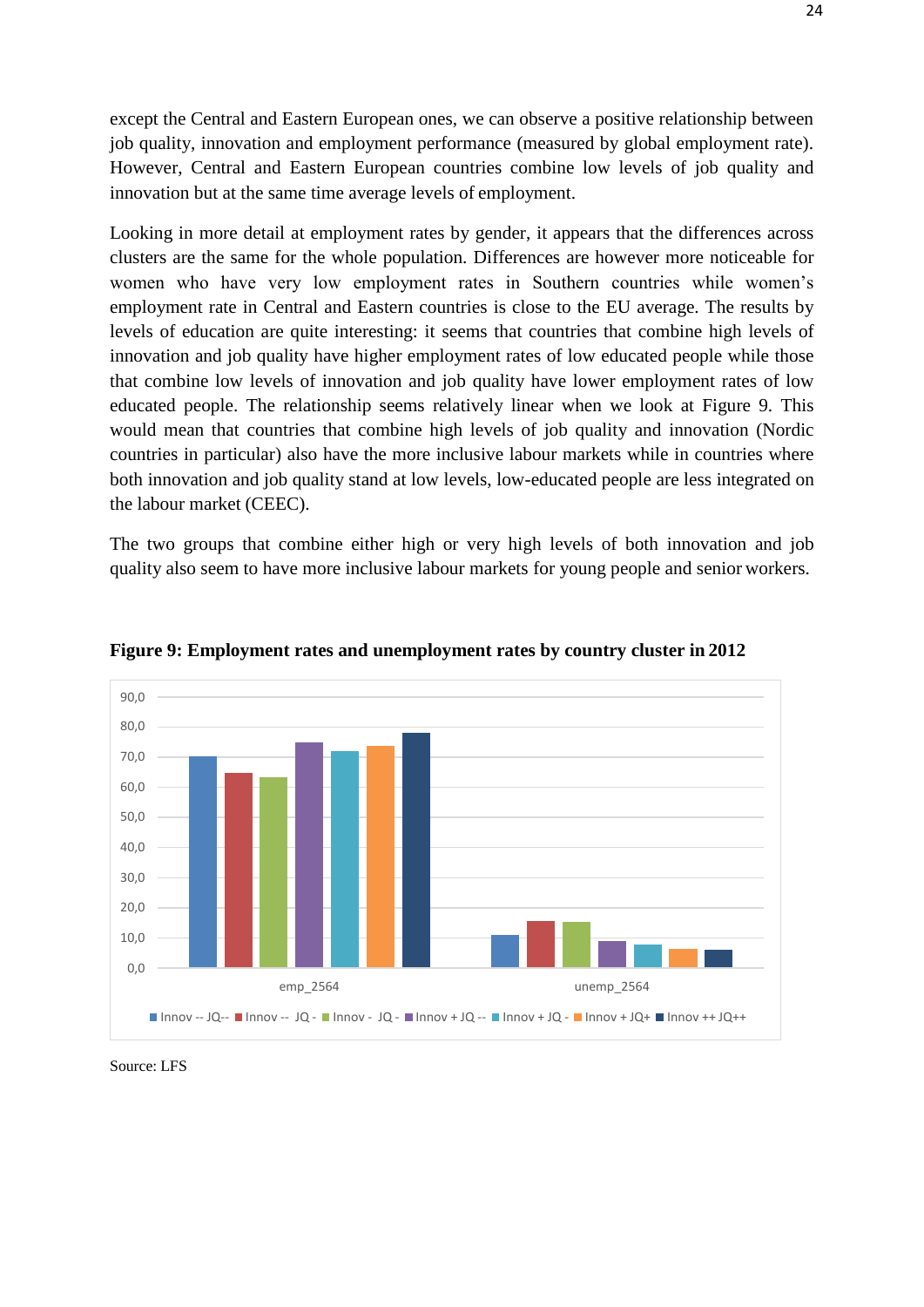|                   | $Innov -$<br>$JQ$ -- | $Innov -$<br>JQ - | $Innov -$<br>$JQ -$ | $Innov +$<br>$JO -$      | $Innov +$<br>$JQ -$ | $Innov +$<br>$JQ+$ | $Innov++$<br>$JQ++$ |
|-------------------|----------------------|-------------------|---------------------|--------------------------|---------------------|--------------------|---------------------|
| Low educated      | 39,4                 | 44,6              | 54,0                | 50,3                     | 55,7                | 55,2               | 60,7                |
| Medium educated   | 69,6                 | 65,9              | 68,1                | 74,4                     | 73,6                | 74,7               | 79,1                |
| High educated     | 83,5                 | 81,1              | 77,4                | 82,3                     | 84,4                | 85,1               | 86,5                |
| Women             | 65,3                 | 58,5              | 55,3                | 72,2                     | 67,5                | 67,8               | 75,6                |
| Men               | 75,4                 | 71,2              | 71,9                | 78,0                     | 76,7                | 79,9               | 80,8                |
| $15 - 24$         | 22,8                 | 21,6              | 18,2                | 32,3                     | 28,6                | 40,4               | 45,7                |
| $25 - 54$         | 77,7                 | 72,0              | 69,9                | 79,5                     | 80,9                | 80,5               | 83,0                |
| 55-64             | 46,6                 | 41,3              | 41,1                | 60,5                     | 44,5                | 49,8               | 64,0                |
| EU15-foreigners   | 91,0                 | 75,2              | 59,9                | $\overline{\phantom{a}}$ | 70,1                | 74,4               | 76,1                |
| Non-EU foreigners | 68,3                 | 60,6              | 62,6                | 65,6                     | 50,6                | 62,2               | 57,8                |
| <b>Nationals</b>  | 70,8                 | 65,3              | 63,4                | 77,0                     | 73,2                | 74,3               | 79,3                |

**Table 3: Employment rates by social groups (education, gender, age and nationality)**

Source: LFS





Source: Eurostat, National accounts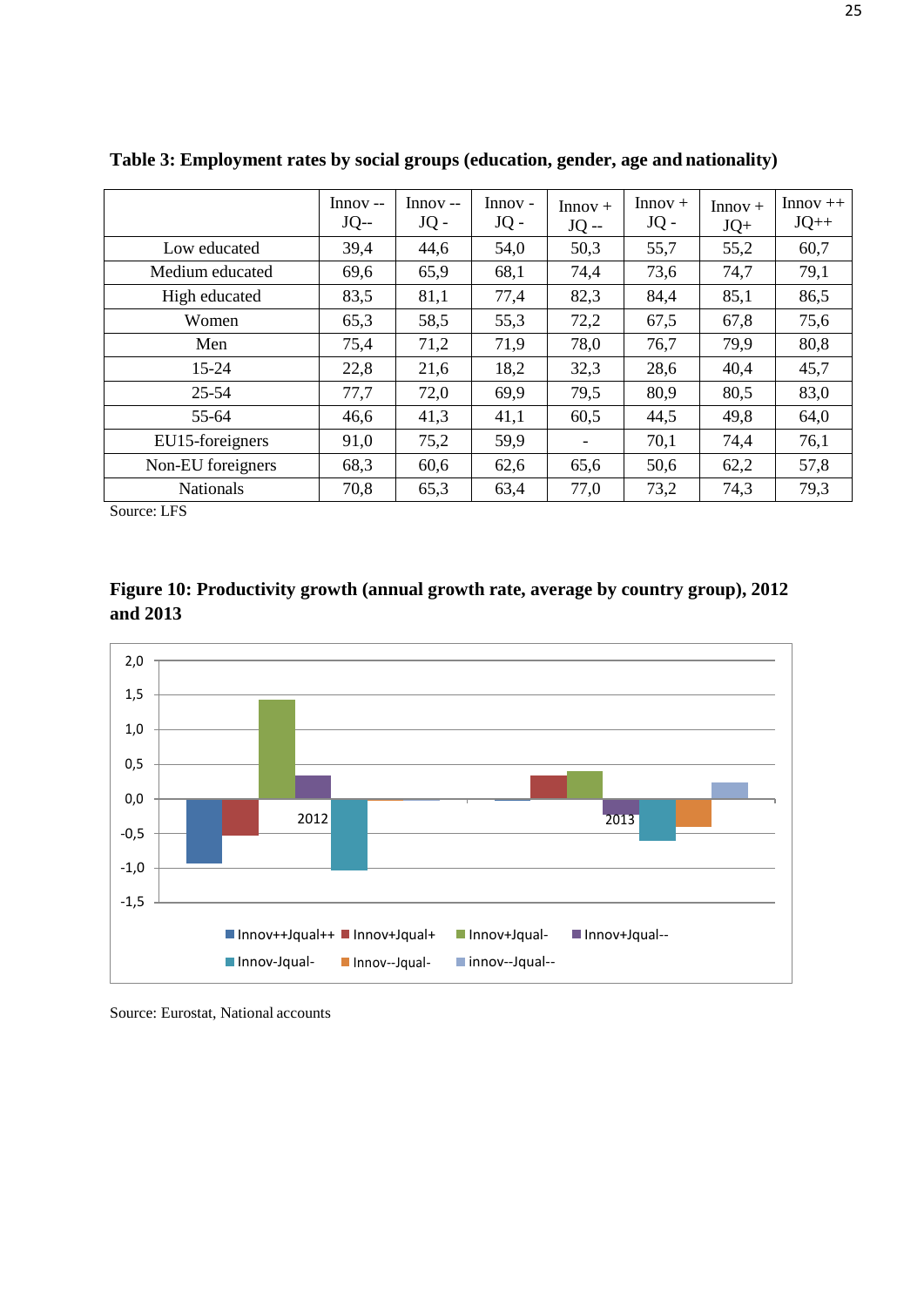#### **Conclusion**

Relying on an institutionalist perspective, this working paper brings some new empirical evidence of the diversity of innovation and job quality regimes in Europe and of their correlations. Our typology crossing job quality and innovation regimes shows a general positive correlation between innovation and job quality performance, but the variety of existing relationships is higher and job quality cannot be directly inferred from innovation, suggesting that job quality should be a specific target for national policies (independent of innovation efforts). The links with employment performances are not straightforward, putting the hypothesis of a virtuous circle of innovation and "more and better jobs" in question. In 2012 the Northern countries are the only ones combining high innovation, good quality of jobs and labour market inclusiveness, thus exemplifying the virtuous circle. In comparison with 2000, the global situation of European countries has not improved, and several countries display a lower relative situation either in terms of innovation (UK, NL) or in terms of job quality (FR).

However, the aggregate perspective adopted in this paper makes it impossible to disentangle between different factors explaining national performance, and to establish any causal link between innovation and job quality or employment levels. Such questions will be answered in QuInnE's future work through econometric analyses based on firm level data, as well as case studies.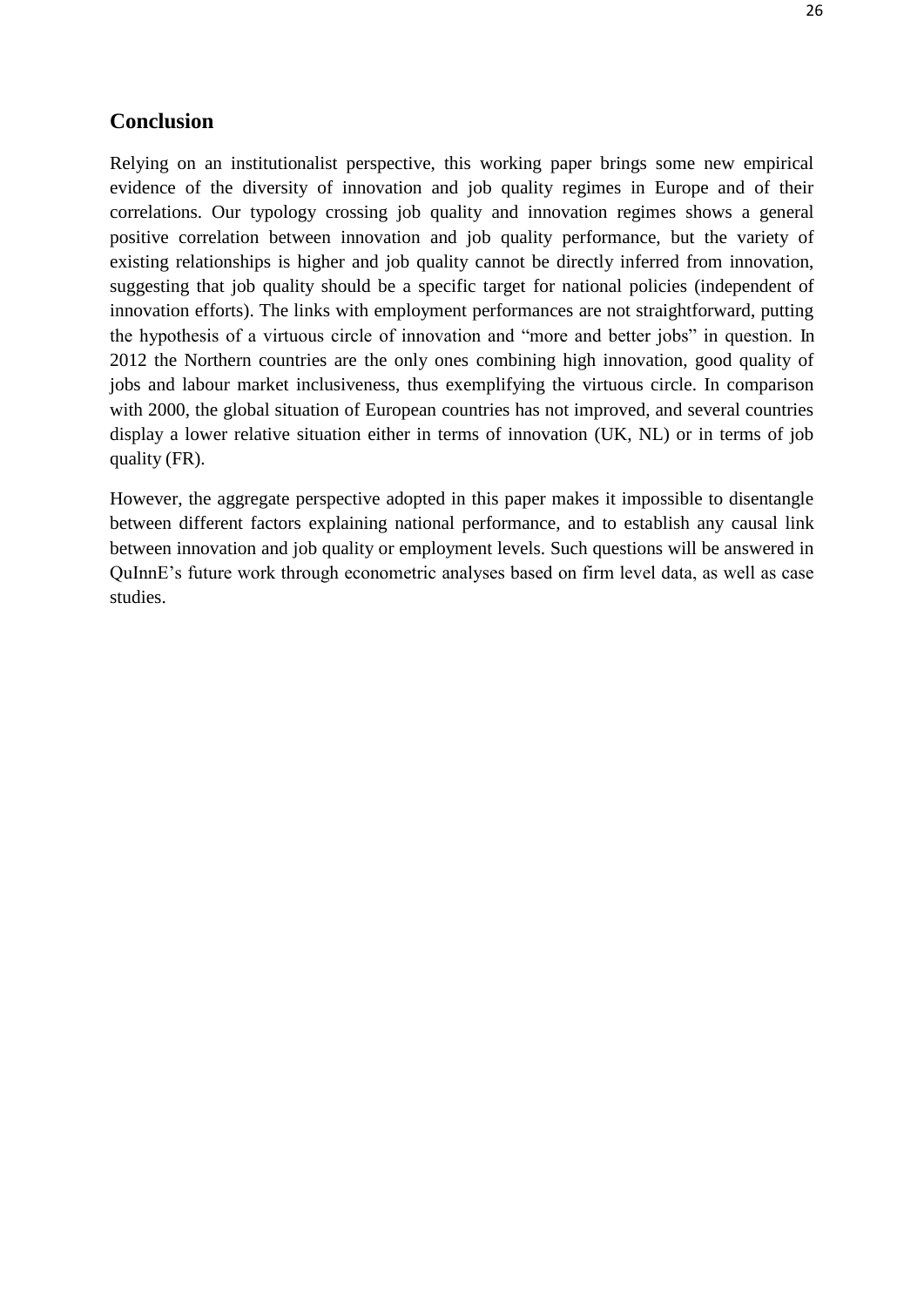# **References**

Amable, B. (2000), "Institutional Complementarity and Diversity of Social Systems of Innovation and Production." *Review of International Political Economy* 7, no. 4 (January 1, 2000): 645–87.

Amable, B. (2003a), "Les Systèmes D'innovation." *Encyclopédie de L'innovation', Economica*, 2003, 367–82.

Amable, B. (2003b). *The Diversity of Modern Capitalism*. Oxford: Oxford University Press. Askénazy P., Erhel C. (2016), « The French productivity puzzle », in Askénazy P., Bellmann L., Bryson A., and Moreno Galbis E. (2016), *Productivity puzzles across Europe*, Oxford University Press

Cazes, S., A. Hijzen and A. Saint-Martin (2015), "Measuring and Assessing Job Quality: The OECD Job Quality Framework", *OECD Social, Employment and Migration Working Papers*, No. 174, OECD Publishing, Paris.

<http://dx.doi.org/10.1787/5jrp02kjw1mr-en>

Davoine L., Erhel C. et Guergoat-Larivière M. (2008), « Monitoring Employment Quality in Work : European Employment Strategy Indicators and Beyond », *International Labour Review*, n° 147 (2-3), pp. 163-198

European Commission (2105), *Innovation Union Scoreboard*,

[http://ec.europa.eu/growth/industry/innovation/facts-figures/scoreboards/index\\_en.htm](http://ec.europa.eu/growth/industry/innovation/facts-figures/scoreboards/index_en.htm)

Gallie D. (ed.) (2007), *Employment regimes and the quality of work*, Oxford University Press, Oxford.

Green F., Mostafa A., Parent-Thirion A., Vermeylen G., Van Houten G., Biletta I., Lyly-Yrjanainen M. (2013), "Is Job Quality Becoming More Unequal?", *ILRR*, 66-2, pp 753-794 Hall, P. A., Soskice D. (2001), *Varieties of Capitalism: The Institutional Foundations of Comparative Advantage*, Oxford University Press.

Lundvall, B-A. (1992), *National Systems of Innovation: Towards a Theory of Innovation and Interactive Learning*. Pinter Publishers.

Lundvall, B-A. (2007), "National Innovation Systems—Analytical Concept and Development Tool." *Industry and Innovation* 14, no. 1 (February 1, 2007): 95–119.

Makó, Csaba & Miklós Illéssy (2015), "Innovation Policy Review", *QuInnE Working Paper*  1, July 2015

[http://bryder.nu/quinne1/sites/default/files/Working%20Paper%201%20revised%20201604](http://bryder.nu/quinne1/sites/default/files/Working%20Paper%201%20revised%2020160425.pdf)25 [.pdf](http://bryder.nu/quinne1/sites/default/files/Working%20Paper%201%20revised%2020160425.pdf)

Muñoz de Bustillo R., Fernández-Macías E., Esteve F. et Antón J.-I. (2011), « E pluribus unum? A critical survey of job quality indicators », *Socio-Economic Review*, vol. 9, n° 3, pp. 447–475.

Nelson, R. (1993). *National Innovation Systems : A Comparative Analysis: A Comparative Analysis*, Oxford University Press.

OECD (2014), *Employment Outlook*, chapter 3.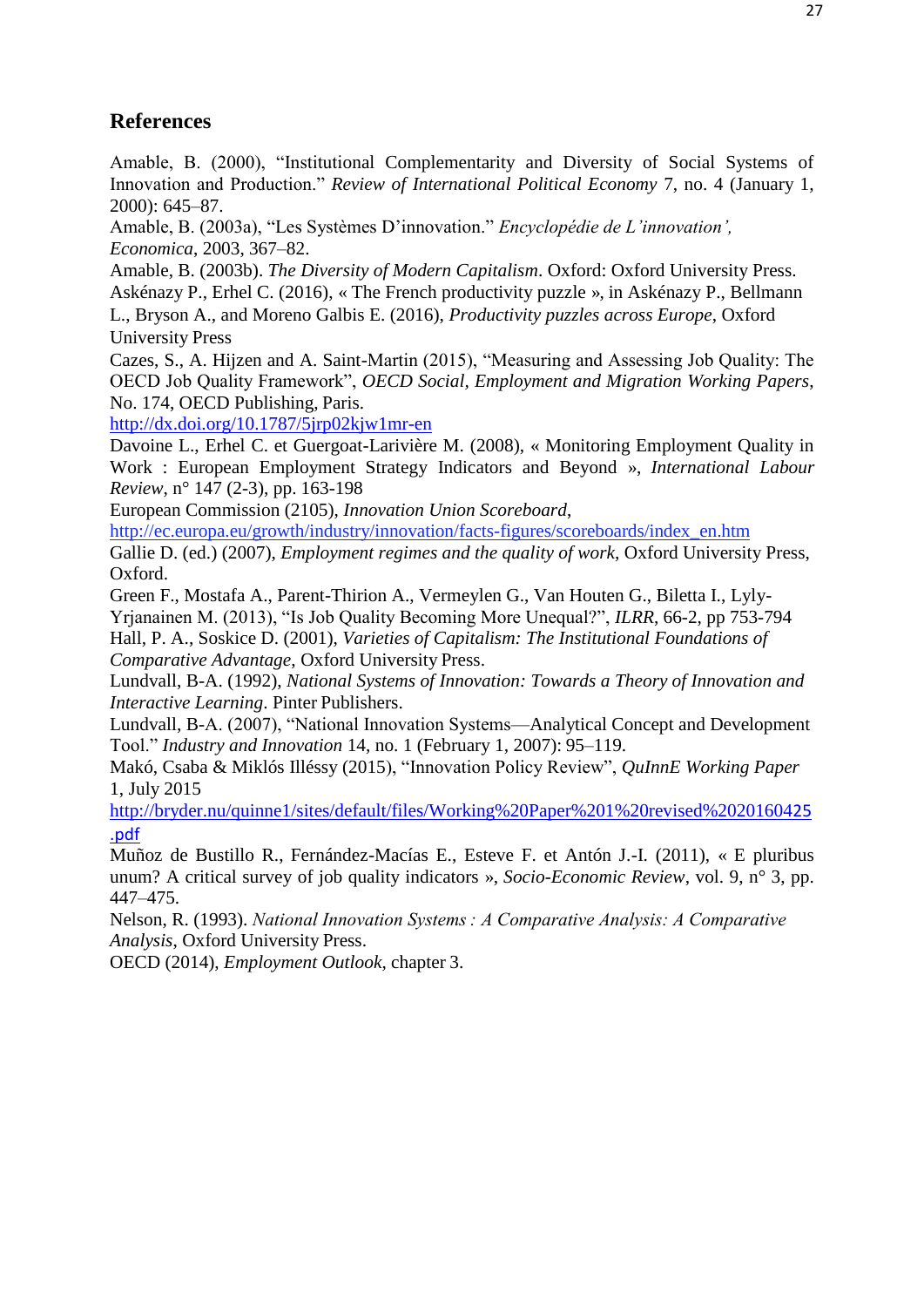# **Appendix 1: List of indicators used in PCAs and classifications**

## **List of indicators used in the PCA and classification on job quality (section 3)**

#### **Wages**

- Mean hourly earnings, Structure of earnings survey, 2010 [hourlyw]
- Mean annual earnings, Structure of earnings survey, 2010 [annualw]
- Low-wage earners as a proportion of all employees (excluding apprentices), Structure of Earnings Survey, firms of 10 employees or more, 2010 [lowwage]

## **Employment quality**

- Part-time employment as percentage of the total employment (%),15years+, Labour Force Survey, 2012 [parttime]
- Short part-time employment (usual weekly hours worked=0-19 hours) as percentage of the total dependent employment (%), 15years+, OECD data, 2012 [shortPT]
- Temporary employees as percentage of the total number of employees (%), 15-64 years old, Labour Force Survey, 2012 [temporary]

## **Education and training**

- Participation rate in education and training (last 4 weeks), 25-64 years old [training]
- Percentage of workers declaring training over the last 12 months (paid for or provided by the employer or by themselves if self-employed), European Working Conditions Survey, 2010 [training12mths]
- Percentage of workers declaring that skills and demands match, European Working Conditions Survey, 2010 [demandmatch]
- Percentage of workers declaring that their main paid job involves learning new things, European Working Conditions Survey, 2010 [learningthings]

## **Working conditions**

- Employed persons working at nights (usually or sometimes) as a percentage of the total employment (%), 15-64 years old, Labour Force Survey, 2012 [nightw]
- Non-fatal accidents at work (involving 4 days absence or more) (standardised incidence rates per 100 000 persons employed), European Statistics on Accidents at Work, Eurostat website, 2012 [nonfatalacc]
- Percentage of workers declaring tiring or painful positions, European Working Conditions Survey, 2010 [tiringpos]
- Percentage of workers declaring that their job involves working to tight deadlines, European Working Conditions Survey, 2010 [tightdeadlines]

## **Work-life balance and gender equality**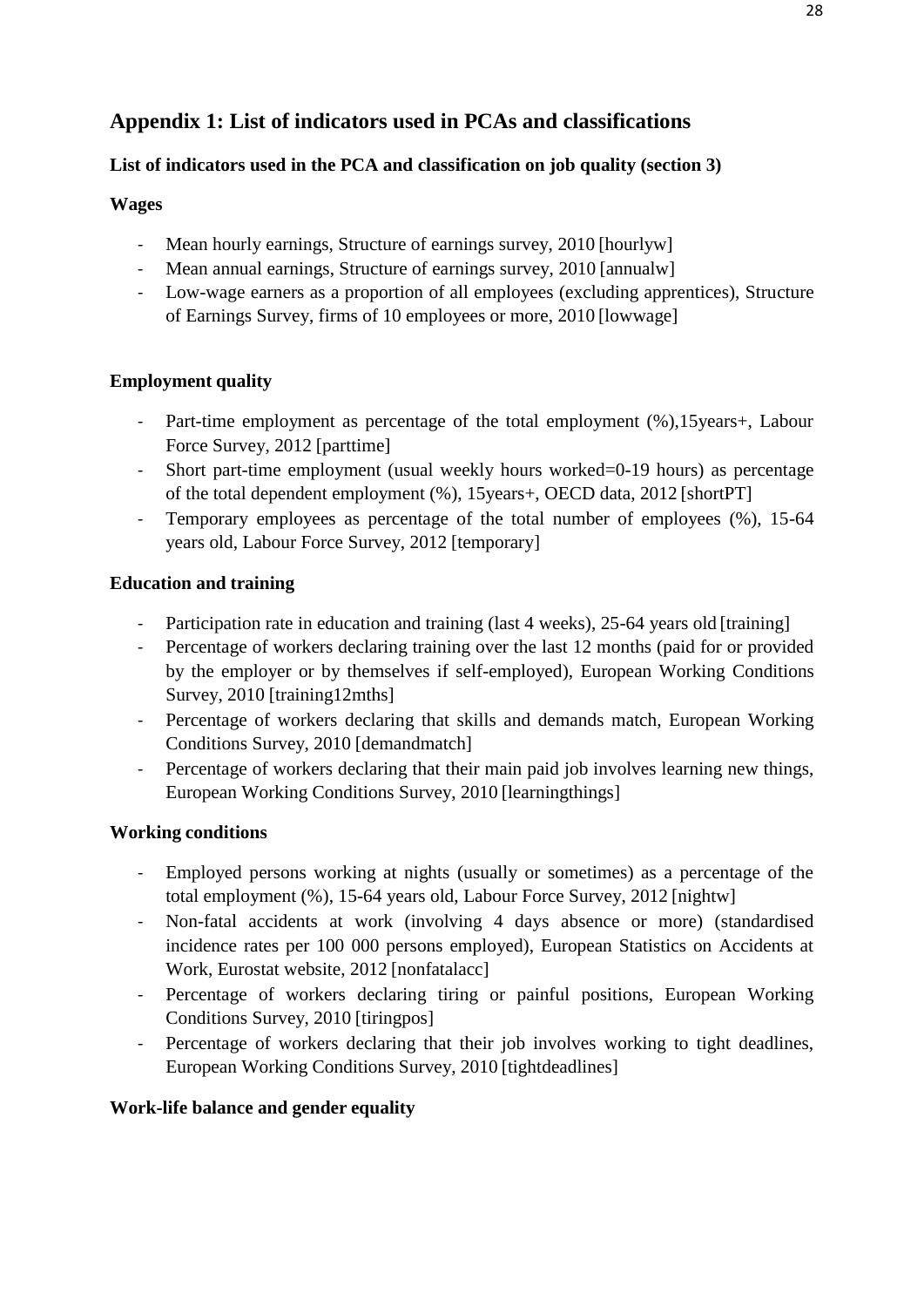- Gender segregation in occupations, Labour Force Survey, 2013 (from the report on equality between men and women, 2014) [occsegreg]
- Gender pay gap in unadjusted form in %, Structure of Earnings Survey, 2012 (except 2010 for Greece) [gpaygap]
- Percentage of workers declaring that their working hours fit in with their family or social commitments outside work very well or well, European Working Conditions Survey, 2010 [familywell]

#### **Collective interest representation**

- Percentage of workers declaring that there is an employee acting as an employee representative at their workplace, European Working Conditions Survey, 2010 [employeerepr]
- Percentage of workers declaring that, at their workplace, management hold meetings in which they can express their views about what is happening in the organization, European Working Conditions Survey, 2010 [employeesexpress]

#### **List of indicators used in the PCA and classification on innovation (section 3):**

- Share of enterprises from "Innovation core activities (Com.Reg. 995/2012)" with product and/or process innovation, regardless of organizational or marketing innovation (including enterprises with abandoned/ suspended or ongoing innovation activities) in % of total firms from these sectors, Eurostat CIS 2012 [innoact]
- Share of enterprises from "Innovation core activities (Com.Reg. 995/2012)" with organisation and / or marketing innovative enterprises, regardless of product or process innovation, in % of total firms from these sectors, Eurostat CIS 2012 [orga\_or\_market]
- Persons with tertiary education (ISCED) and/ or employed in science and technology (Human Resource in Science and Technology). Aged 25 to 64. % active population, Eurostat, 2012 [HRST\_act\_2564]
- Expenditure for R&D, total, in % GDP, Eurostat, 2012 [RD\_GDP]
- Percentage of workers declaring "New processes or technologies were introduced", EWCS, 2010 [newprocesstechno]
- Percentage of workers declaring "Substantial restructuring or reorganisation was carried out", EWCS, 2010 [restructreorga]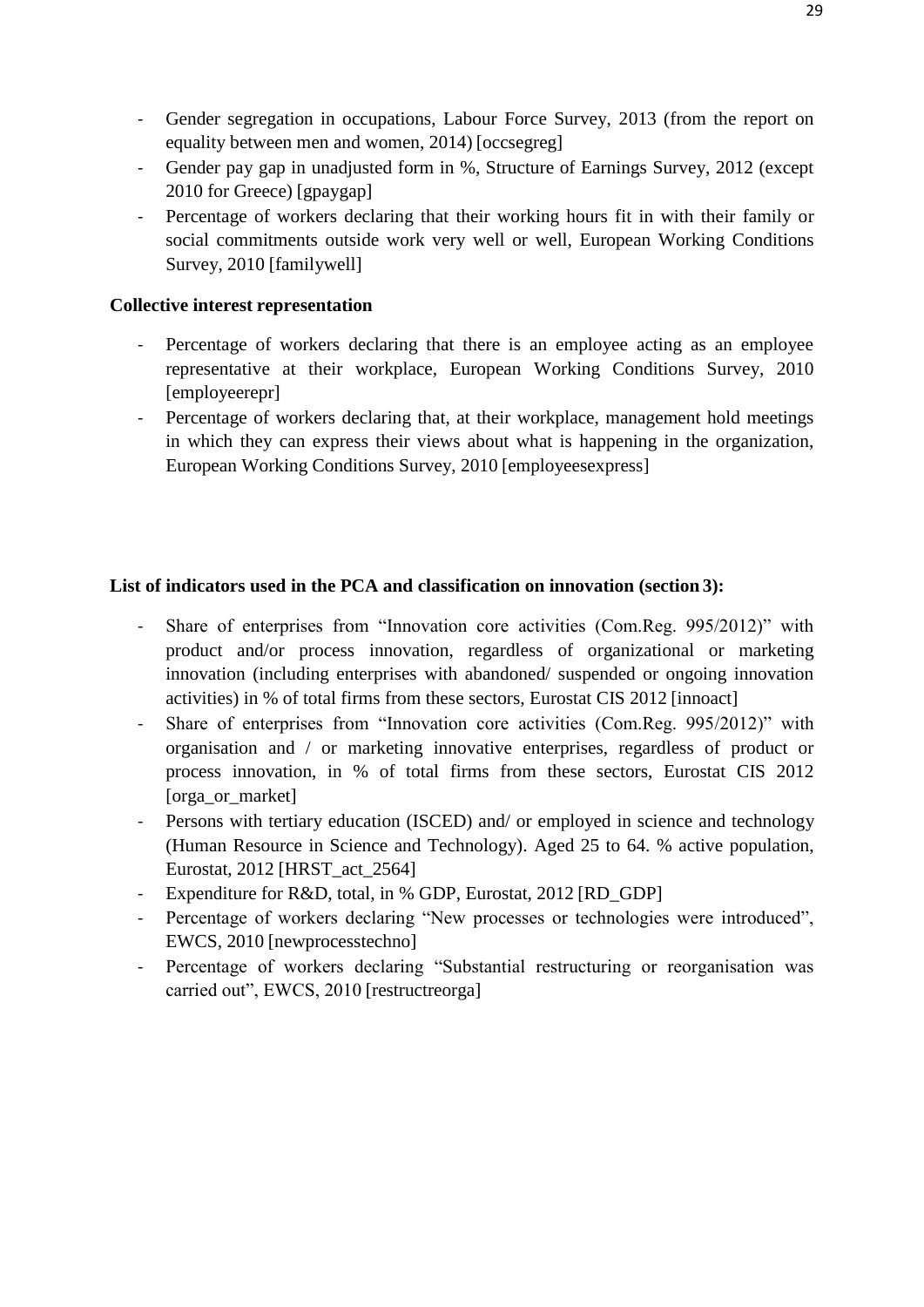| <b>Innovation clusters</b> | CZ, EL,<br>ES, HU,<br>IT, LV,<br>PL, PT,<br>S <sub>K</sub> | FI, SE | EE, LT | AT, BE, DE,<br>DK, FR,<br>LU, NL, UK |
|----------------------------|------------------------------------------------------------|--------|--------|--------------------------------------|
| innoact                    | 0,28                                                       | 0,46   | 0,32   | 0,47                                 |
| sme_productprocess         | 0,24                                                       | 0,41   | 0,26   | 0,41                                 |
| $RD$ <sub>gdp</sub>        | 0,84                                                       | 3,69   | 0,59   | 1,95                                 |
| <b>HRSCT_pop</b>           | 21,83                                                      | 41,15  | 39,25  | 32,05                                |

# **Appendix 2: Average indicators per cluster in 2000**

| <b>Job quality clusters</b>     | EL, ES | CZ, EE,<br>HU, LT,<br>LV, PL,<br>PT, SK | AT, BE,<br>DE, FR,<br>IE, IT<br>,LU | DK, FI, NL,<br>SE, UK |
|---------------------------------|--------|-----------------------------------------|-------------------------------------|-----------------------|
| <b>Accidents</b>                | 98,00  | 88,88                                   | 96,43                               | 100,00                |
| <b>Occupational segregation</b> | 22,80  | 28,65                                   | 26,01                               | 27,68                 |
| <b>Part time</b>                | 6,20   | 6,71                                    | 15,67                               | 24,10                 |
| <b>Short part time</b>          | 2,36   | 1,53                                    | 5,91                                | 10,48                 |
| <b>Temporary employment</b>     | 23,10  | 6.99                                    | 9,14                                | 12,52                 |
| Gender pay gap                  | 15,00  | 18,25                                   | 15,29                               | 18,40                 |
| <b>Training last 4 weeks</b>    | 2,75   | 5,18                                    | 5,37                                | 18,90                 |
| <b>Night work</b>               | 13,20  | 17,70                                   | 16,11                               | 15,94                 |

| <b>Job quality clusters</b>    | EL, ES   | CZ, EE,<br>HU, LT,<br>LV, PL,<br>PT, SK | AT, BE,<br>DE, FR,<br>IE, IT,<br>LU | DK, FI, NL,<br>SE, UK |
|--------------------------------|----------|-----------------------------------------|-------------------------------------|-----------------------|
| <b>Annual wage</b>             | 19974,11 | 6426,87                                 | 32223,55                            | 35320,63              |
| <b>Hourly wage</b>             | 7,90     | 2,67                                    | 14,34                               | 16,26                 |
| <b>Tiring positions</b>        | 0,54     | 0,69                                    | 0,70                                | 0,75                  |
| working hours fit family       | 64,86    | 78,52                                   | 83,25                               | 85,29                 |
| <b>Tight deadlines</b>         | 0.63     | 0,65                                    | 0,58                                | 0,53                  |
| <b>Learning new things</b>     | 56,69    | 64,19                                   | 72,01                               | 82,89                 |
| <b>Skills and demand match</b> | 84,87    | 90,38                                   | 83,96                               | 86,99                 |
| <b>Training over 12 months</b> | 15,03    | 28,06                                   | 28,80                               | 47,79                 |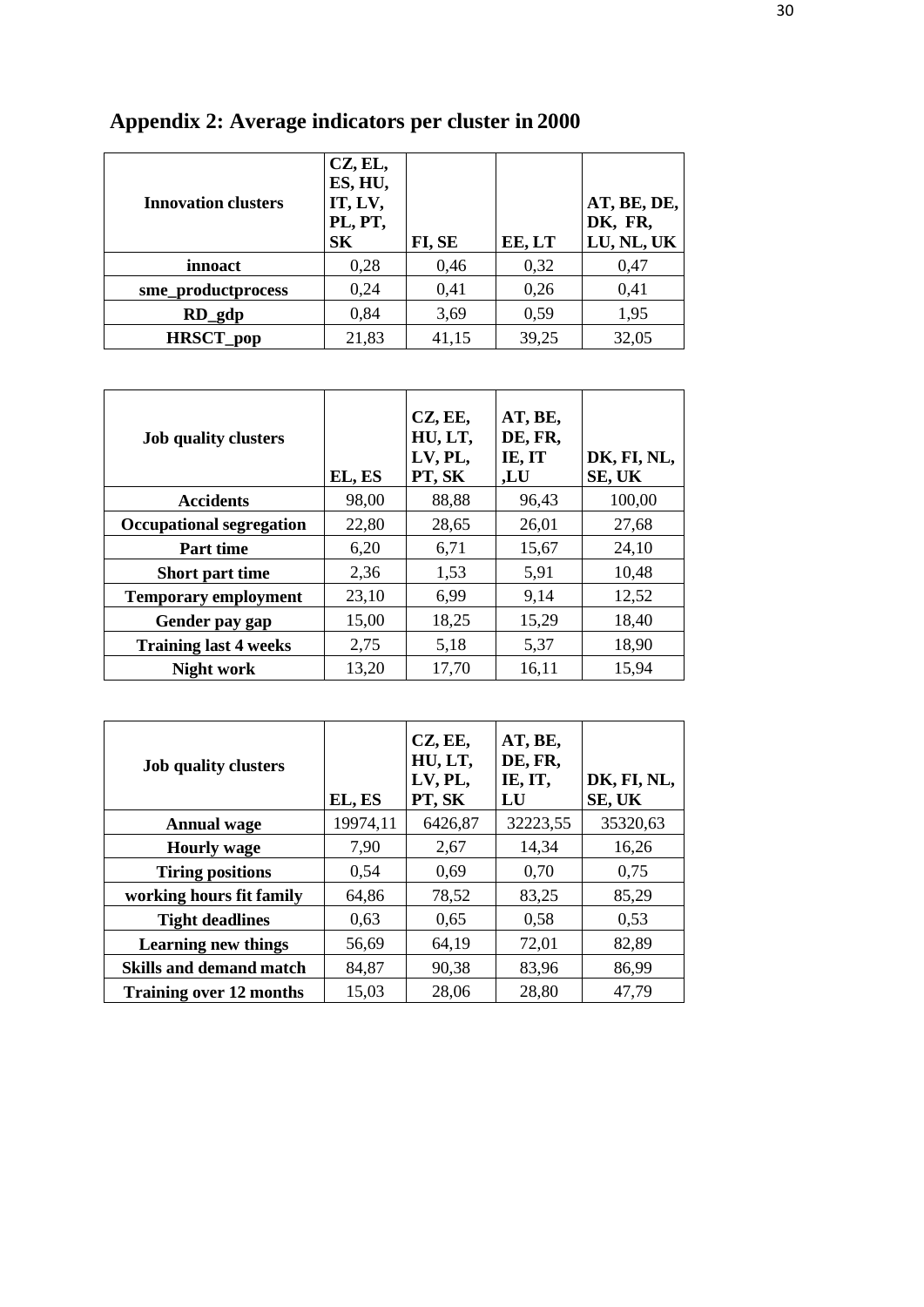# **Appendix 3: complementary results from PCA and HAC on innovation and job quality**

**Figure A1: Dendrogram from the Hierarchical Ascending Classification on innovation in 2012**

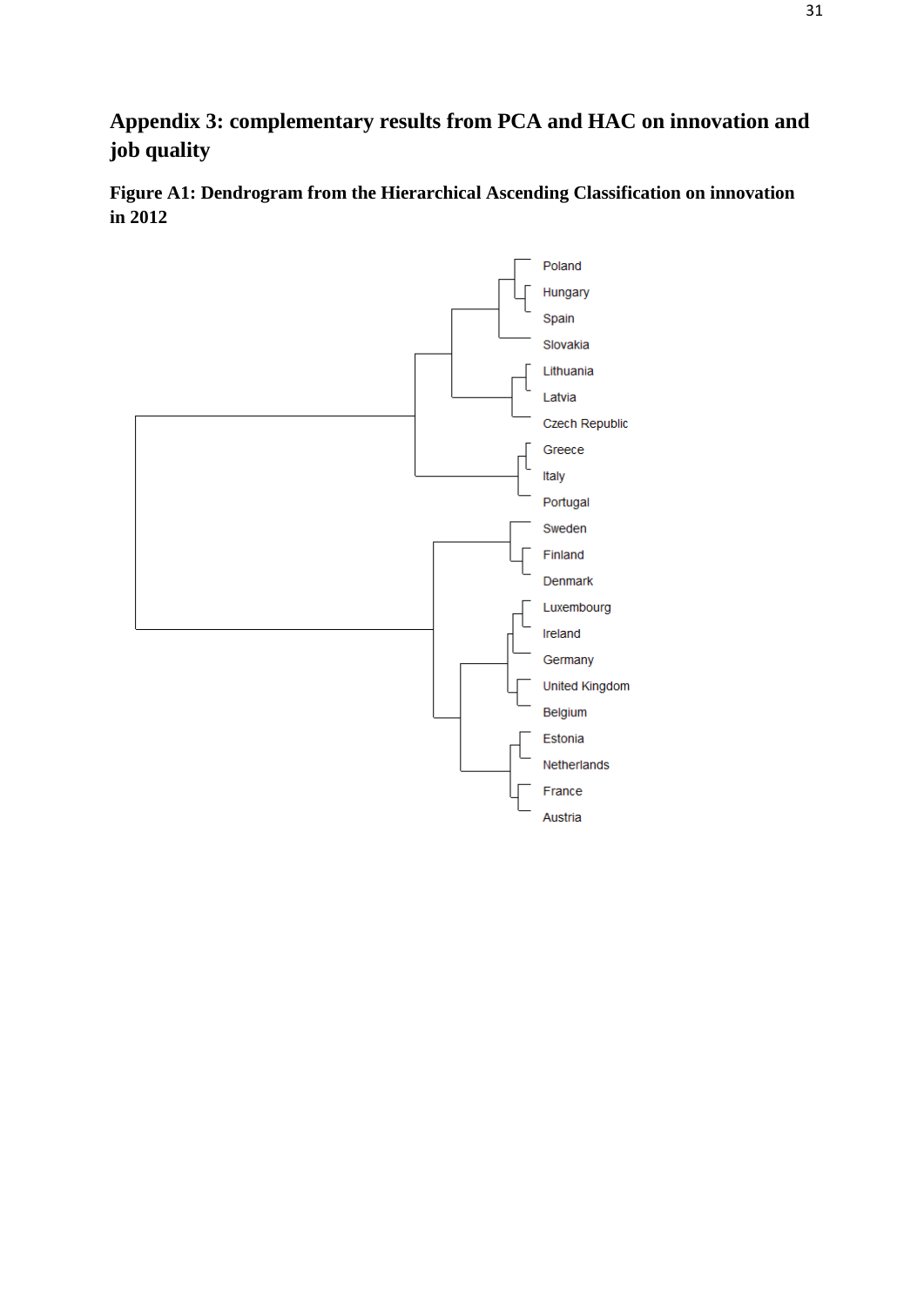

**Figure A2: Dendrogram from the Hierarchical Ascending Classification on job quality in 2012**